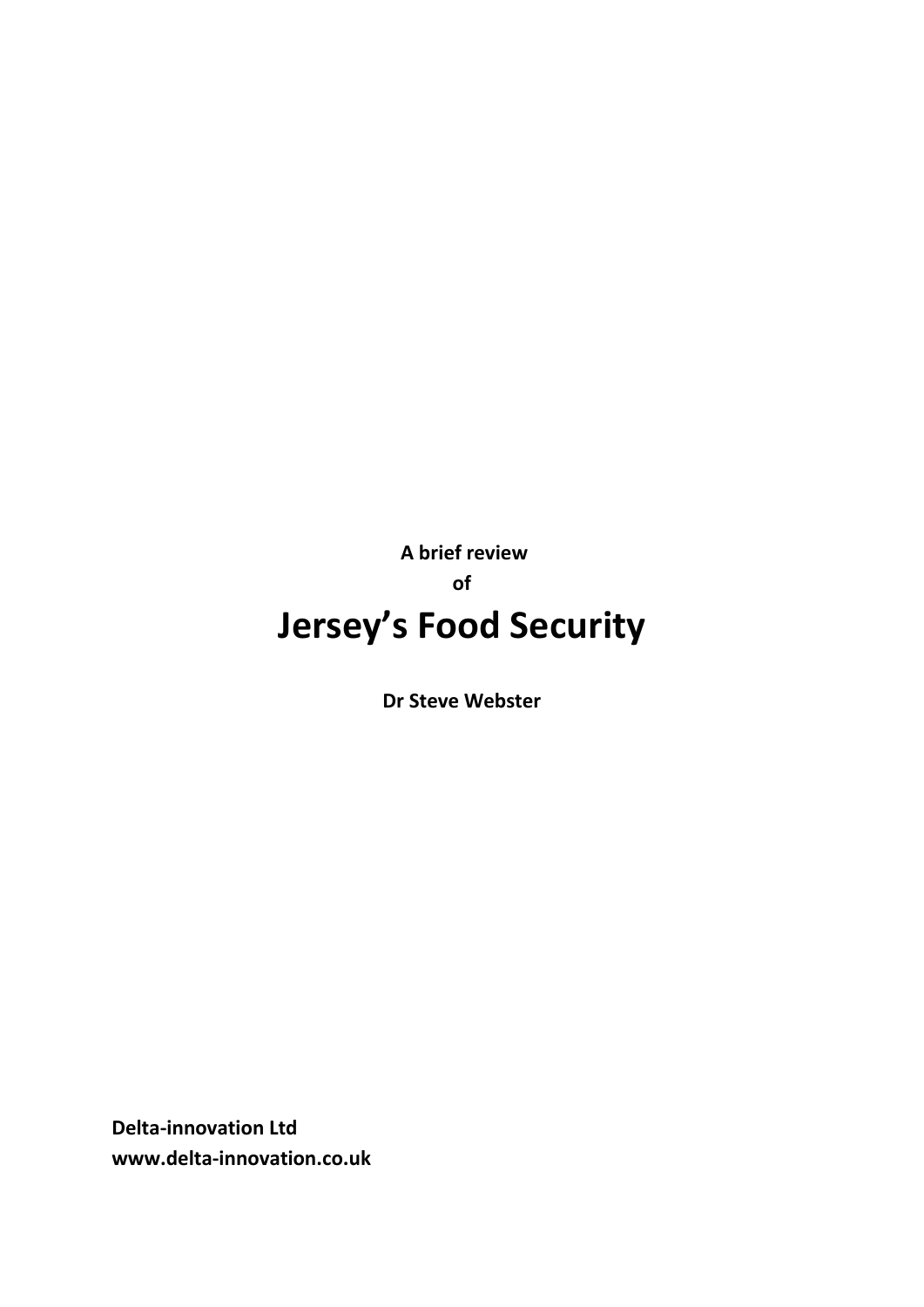## Contents

| 1. |  |
|----|--|
|    |  |
|    |  |
|    |  |
| 2. |  |
|    |  |
|    |  |
|    |  |
|    |  |
|    |  |
|    |  |
|    |  |
|    |  |
|    |  |
|    |  |
| 3. |  |
|    |  |
|    |  |
|    |  |
|    |  |
|    |  |
|    |  |
|    |  |
| 4. |  |
|    |  |
|    |  |
|    |  |
|    |  |
|    |  |
|    |  |
|    |  |
|    |  |
|    |  |
|    |  |
|    |  |
|    |  |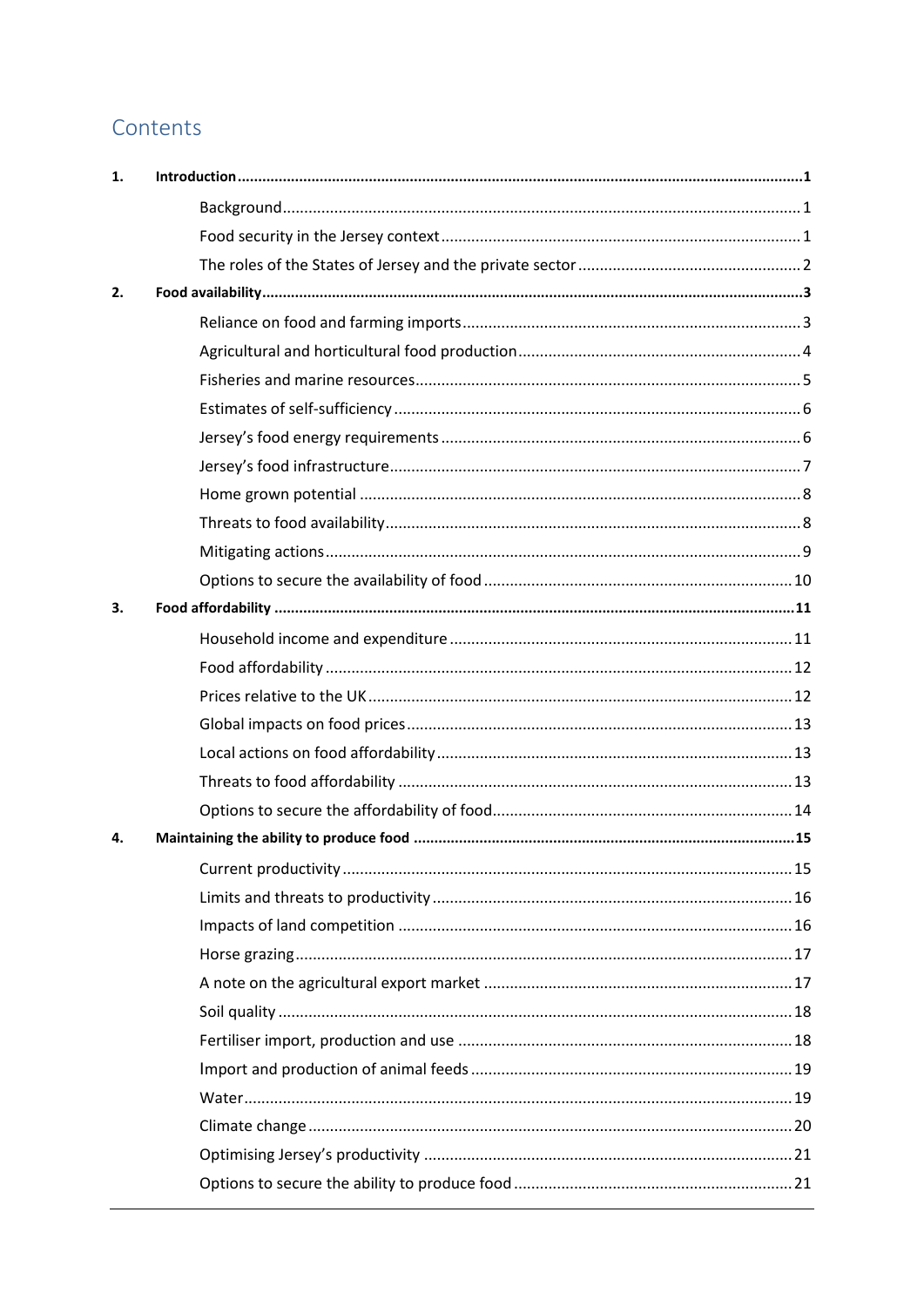| 5. |  |
|----|--|
|    |  |
|    |  |
| 6. |  |
|    |  |

## Acknowledgements

Whilst the views expressed in this report are my own they have been informed by discussions with (and data provided by) a number of interested people and organisations on Jersey and in the UK and I am particularly grateful to:

- o Julia Elvidge, Dan Houseago, Scott Meadows, Greg Morel, Iain Norris & Simon Surcouf, Environment Department
- o Lou Wagstaffe, Department for Infrastructure
- o John Garton, Genuine Jersey
- o Gary Grace, Waitrose
- o Tony O'Neill, Sandpiper CI
- o Andy Buckley, Channel Islands Co-operative
- o Charles Gallichan, Woodhouse Farms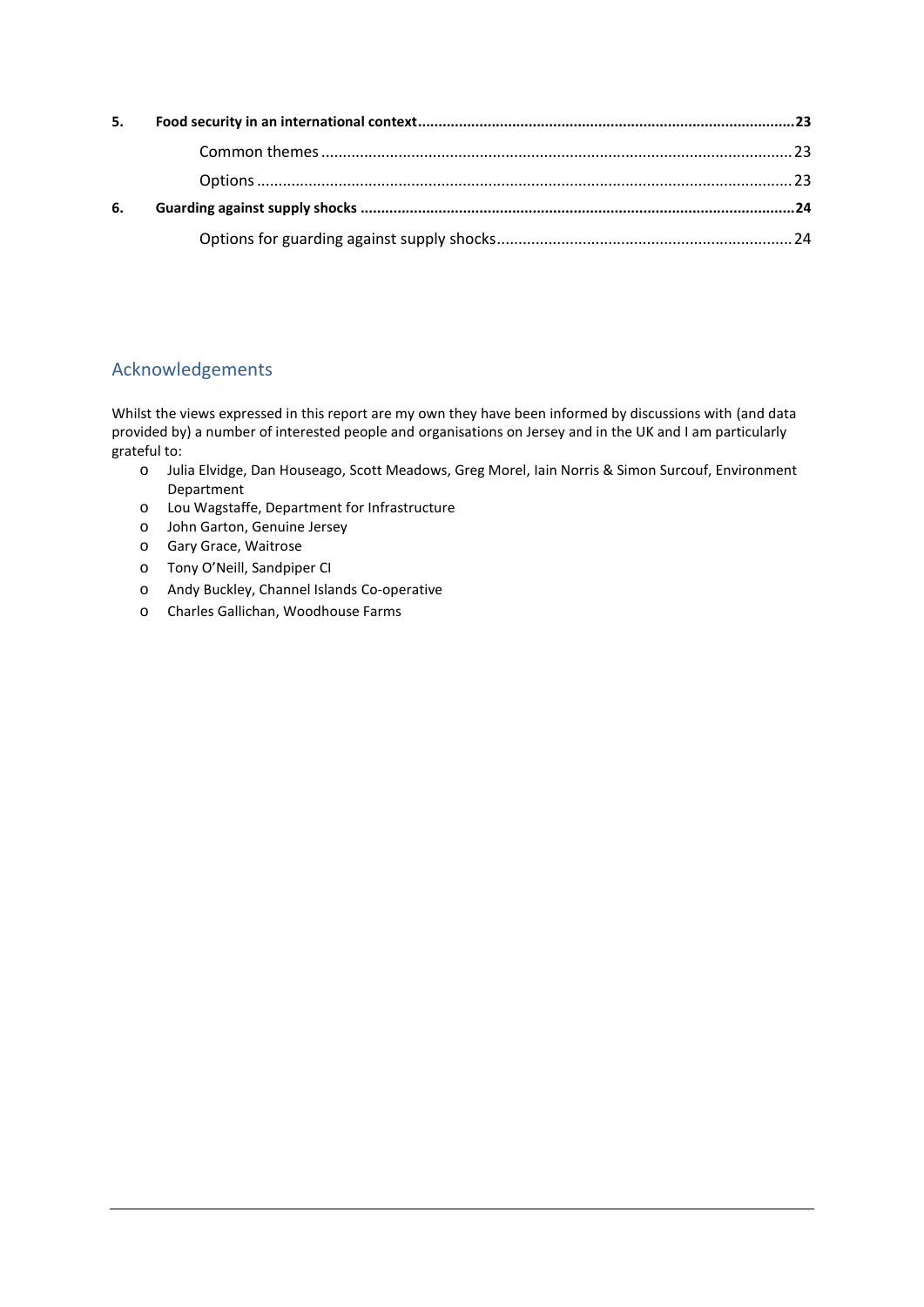## <span id="page-3-0"></span>1. Introduction

## <span id="page-3-1"></span>**Background**

- 1.1 We first looked at food security on Jersey in 2011. This review updates our original report and provides options for consideration by the States of Jersey. In conducting this update it has been notable that many of the concerns that we highlighted in 2011 are as relevant now as they were then.
- 1.2 In 2014 the Jersey Annual Social Survey included a series of questions intended to find the extent to which Jersey residents have concerns over food availability and food affordability. Two thirds of respondents judged that, if food became unavailable for purchase, their households would run out of food in a week or less. Respondents believed that responsibility for ensuring that food was available and affordable sat with the retailers and with government. This report highlights the areas in which actions might be taken to help ensure that Jersey is and remains food-secure.

#### <span id="page-3-2"></span>Food security in the Jersey context

- 1.3 Food security is a somewhat emotive turn of phrase. It is linked by many people with self-sufficiency. It is political and it is operational. Moreover, it is an issue which has gained the attention of policy makers at global, European and UK levels.
- 1.4 Within the United Nation's Food and Agriculture Organisation (the FAO) 'food security' has been used in terms of dealing with very immediate threats to populations in the developing world such as poverty, food shortages and starvation. Food security in this sense refers to the ability to make food immediately available and affordable across a given population. The European Union's Directorate General for Agriculture use 'food security' in a somewhat different context; that of ensuring that the EU as a whole maintains through the Common Agricultural Policy the potential to produce food<sup>i</sup>. The UK's Food Security Assessment<sup>ii</sup> addresses a series of perceived threats to the UK's food supply, looking again at availability and affordability but also at the ability of the country to produce food.
- 1.5 Food security in the Jersey context is perhaps different from all of these, although it does share common factors. Jersey's island status and its high population density provide unique challenges to the availability of food and the ability to produce food and whilst Jersey is relatively wealthy there is a significant part of the population that does not share this wealth, providing challenges to food affordability.
- 1.6 However, food security is not simply an operational issue. The extent to which people feel that they are food secure has direct bearing on their sense of wellbeing. To borrow a phrase from economists, it increases their overall welfare. This being the case the factors that go together to provide food security also have a social and a political value.
- 1.7 This review sets out four objectives for food security on Jersey;
	- Securing the availability of food
	- Securing the affordability of food
	- **EXECUTE SECUTE IS EXECUTE:** Securing the ability to produce food
	- Guarding against supply shocks.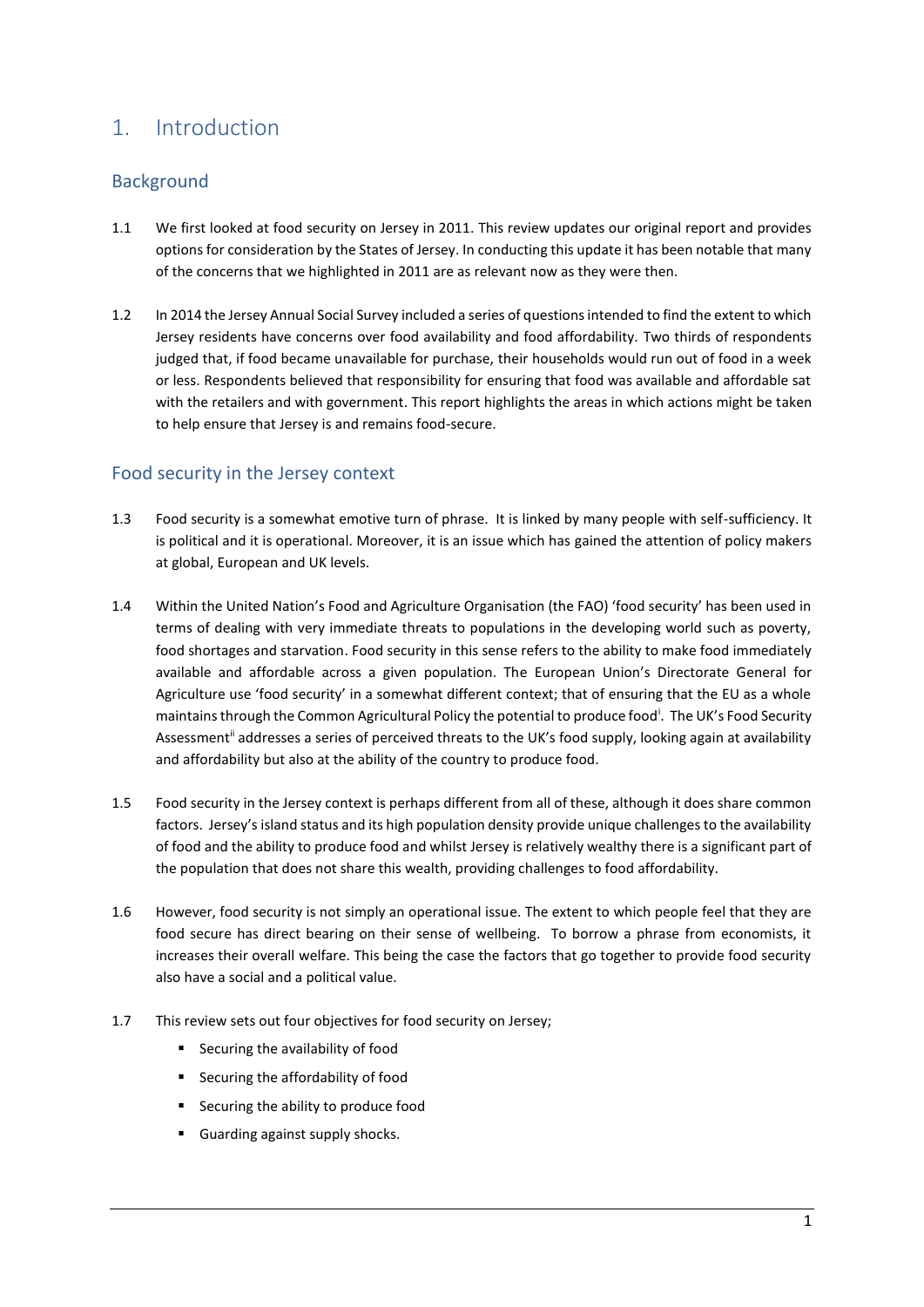- 1.8 It is intended that this review should serve three principal purposes, it should:
	- i. Identify where food security problems are most likely to arise and set out mitigating actions.
	- ii. Feed into island-wide planning on Jersey's security.
	- iii. Underpin the developing vision for Jersey's agriculture and for food production on the Island.
- 1.9 Food security is not only about dealing with the routine and the probable, but it is also about dealing with the years that are not routine and the improbable; it is about the here-and-now but it is just as much about future decades and future generations.

#### <span id="page-4-0"></span>The roles of the States of Jersey and the private sector

- 1.10 Food production and trade operate in a mixed private-public environment. On the one hand, land is owned and farmed by the private sector, operating in a market which includes (through Protocol 3) the EU. Produce is sold on the Island and exported directly to the UK and France. Private retailers import, distribute and sell foods and other goods. On the other hand, farming and the markets for agricultural and food products are regulated by the States of Jersey, through laws, licensing, taxation and incentives; and through international treaties as regards export trade.
- 1.11 Such regulation can constrain agriculture, for example to ensure that potentially negative impacts of commercial operations are minimised. On the other hand, they also allow for an element of governmental support to maintain and develop the agriculture and food industries to provide public goods such as environmental management and to stimulate economic development and increase employment. The regulators, through planning laws, may also allow or disallow land to be taken out of agriculture and control certain uses of land within agriculture. Similarly, the operations of processors and retailers and indeed of import/export companies can be further regulated by the States, for example through the licensing of operations.
- 1.12 An examination of food security must therefore take into account not only the actions of the States of Jersey as regulator, but also the actions of the private sector in their response to regulations and in their response to local, regional and global challenges.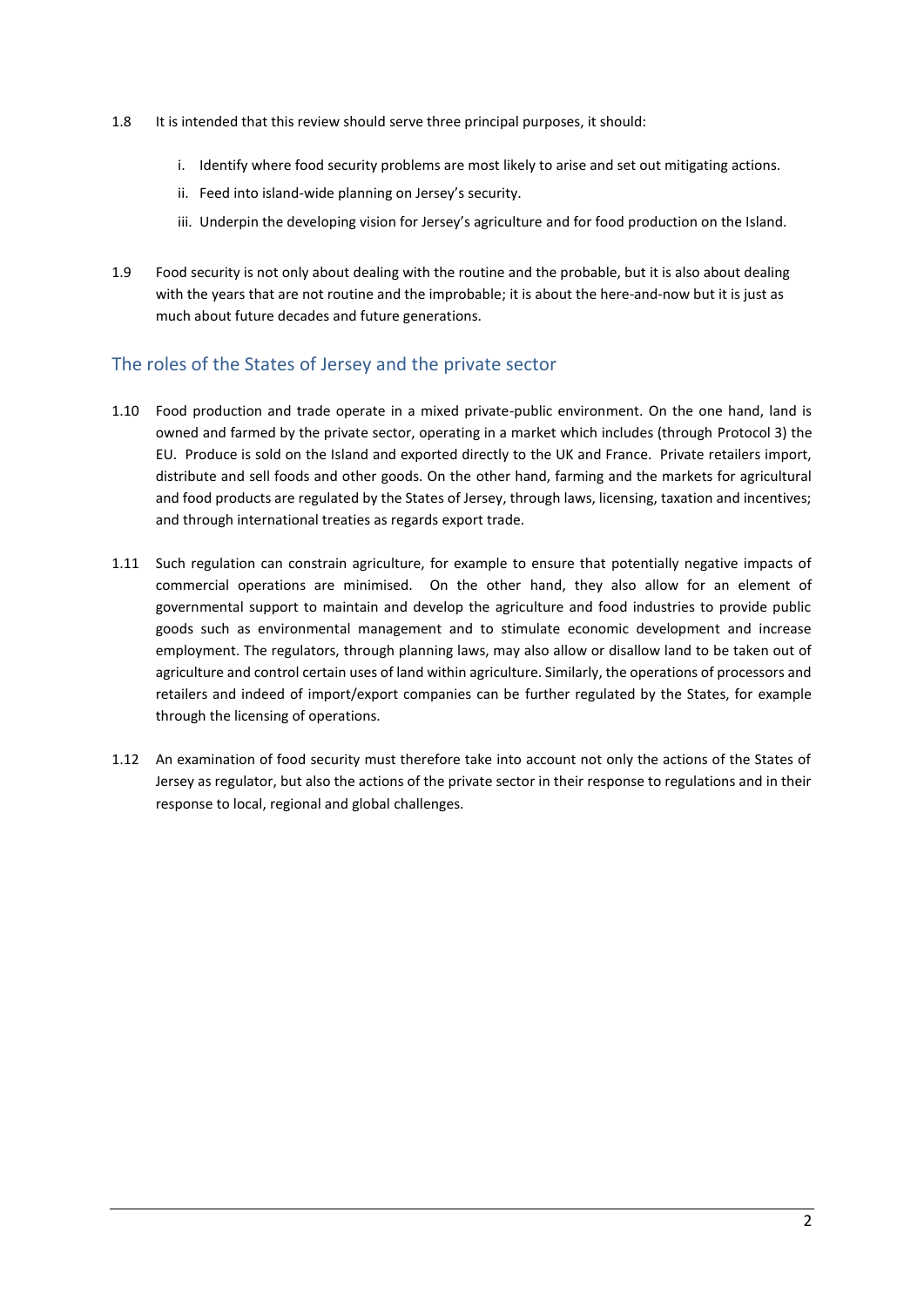## <span id="page-5-0"></span>2. Food availability

### <span id="page-5-1"></span>Reliance on food and farming imports

- 2.1 The majority of Jersey's food is imported from or through the UK by the major retailers<sup>1</sup> operating on the Island and by a number of wholesalers supplying the catering trade<sup>2</sup> and smaller shops. With regard to every-day staples, Jersey might be considered wholly self-sufficient only for fresh cows' milk and new potatoes.
- 2.2 There is currently one car-ferry company, Condor, serving Jersey and providing roll-on, roll-off routes to the UK and France and with the ability to take light freight. Condor Logistics also operate a dedicated roll-on, roll off freight ferry twice per day from Portsmouth and the Channel Islands (i.e. serving Guernsey also) and there is a once per week service between Jersey and St Malo.
- 2.3 Farming on Jersey is also reliant on imported inputs, such as fertilizers and feeds. Channel Island Lines, based in St Helier, operates a regular lift-on, lift-off ferry for bulk materials and containers between the Southampton in the UK and Jersey. Smaller-scale freight services are also operated between St Helier and France. For example, the 'Normandy Trader' ships shellfish to the mainland and back-hauls using an old landing craft; and Rozel Shipping operates a route between St Helier and Granville, Normandy.
- 2.4 For food imports and chilled containers Ferryspeed provides a twice daily freight service between Portsmouth and Jersey (using the Condor freight ferries) and maintains a 60,000 sq ft warehouse in St Helier. Smaller scale independent warehousing operations also provide storage of ambient, fresh and frozen products for the retail and catering trades.
- 2.5 Condor operate under a non-exclusive licence governed by a Universal Service Obligation which specifies, for example, that ferry services must provide all year-round provision, for freight and for passengers, both high speed and conventional. Other operators would be allowed to enter the market provided that they offered the same comprehensive service. Condor's Comprehensive Service Review (November 2016) recognised as a key strategic need, 'A ferry service which can provide a 'just in time' service for essential food and other freight deliveries'.
- 2.6 Figures from each of the three major retailers and from Condor indicate an average of between 21 and 24 temperature controlled 13m containers of groceries being delivered to Jersey each day. Once on Jersey most goods are transported directly to retail outlets, each of which has relatively little warehousing space.
- 2.7 The low levels of warehousing held by individual retailers would indicate that for ambient-stored products there are 2-21 days' supply in any one retailer, whilst for fresh products there is generally less than 5 days' supply.
- 2.8 Although the major retailers have adopted a 'just in time delivery' approach, fresh vegetables, meat and bread are typically held in sufficient quantities by individual retailers to cope with minor interruptions to the ferry services. However, retailers have expressed concern that in the event of any public worry over specific shortages it is likely that stocks held would diminish far more quickly. Such an event could

<sup>1</sup> *1 The Co-operative (owned by Channel Islands Cooperative Society Ltd), Waitrose and Sandpiper. Sandpiper operates its own retail stores (Checkers Express and Food Hall) as well as the M&S Jersey and Iceland franchises.* 

*<sup>2</sup> The largest of these, the Cimandis food service operation, was sold by Sandpiper to Bidvest 3663 in 2015.*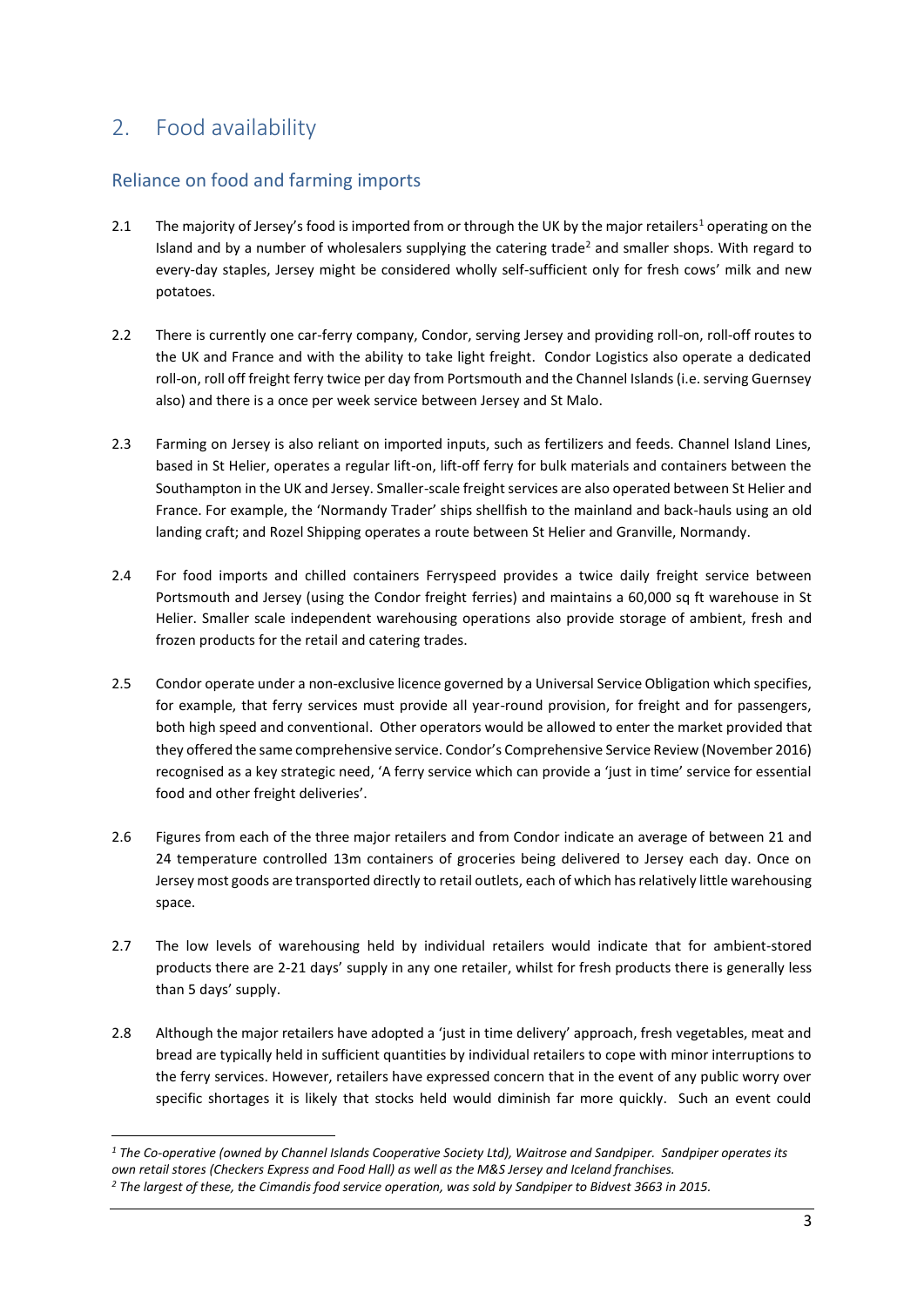therefore result in an uneven distribution of foodstuffs between households, so that some would be left in a position of shortage much sooner than would be expected based only on days of supply held by the retailers under normal trading scenarios.

| Foodstuff        | <b>Approximate supply</b>            |
|------------------|--------------------------------------|
| Fresh vegetables | $1.5 - 4$ days, plus locally grown   |
| Fruit            | $1.5 - 4$ days                       |
| Meat             | $1.5 - 5$ days                       |
| Fish             | $1.5 - 5$ days                       |
| Eggs             | $1.5 - 7$ days, plus locally sourced |
| <b>Bread</b>     | $1-4$ days                           |
| Rice & pasta     | $2 - 21$ days                        |
| Frozen goods     | $3 - 21$ days                        |

Table 1. Approximate supply of selected foodstuffs held by the major retailers

2.9 A number of imported foodstuffs are of particular importance to specific sections of the population. For example, parents of very young children may rely on formula milk and on purchased baby-foods. Similarly, many people are dependent on foods which are gluten-free, or on products labelled as suitable for diabetics. In these cases, food availability has a greater significance because of the reduced substitutability of one food for another.

## <span id="page-6-0"></span>Agricultural and horticultural food production

- 2.10 Whilst Jersey exports the majority (by value) of its agricultural production and fisheries catch, it is nevertheless worthwhile examining the extent of that production, and harvest, so as to gauge the potential self-sufficiency of the Island.
- 2.11 Figures for 2015<sup>III</sup> provide an indication of the scale of Jersey's agricultural production. In that year 16,562 vergées were planted with potatoes, 2,171 vergées were planted with other fruit and vegetables, and the area of grass was 19,614 vergées. The areas of each crop vary year by year, primarily driven through expectations of export demands. The area of potatoes fell by approximately 12.5% between 2011 and 2015, whilst the area of other fruit and vegetables fell by approximately 4%.
- 2.12 Data for exports indicates over 29,500 tonnes of potatoes and just under 1,500 tonnes of other vegetables were exported in 2015. Discussions with growers indicate that two of the three major retailers, two thirds of the Island's wholesalers and most of the smaller retailers will stock locally grown fruit and vegetables. Discussions with these retailers indicate that, in peak season, local produce can account for the vast majority of core vegetable and salad sales. Whilst there would appear to be market saturation with these customers, for the current range of fruit and vegetables, growers have indicated that it would be possible to extend the seasons of production and the range of products and to add further value to existing lines, albeit that this would require additional investment and support.
- 2.13 The predominant livestock on Jersey is the Jersey dairy cow, with the majority of dairy production consumed within the Island. There are in the region of 2,800 Jersey dairy cows and heifers in milk on the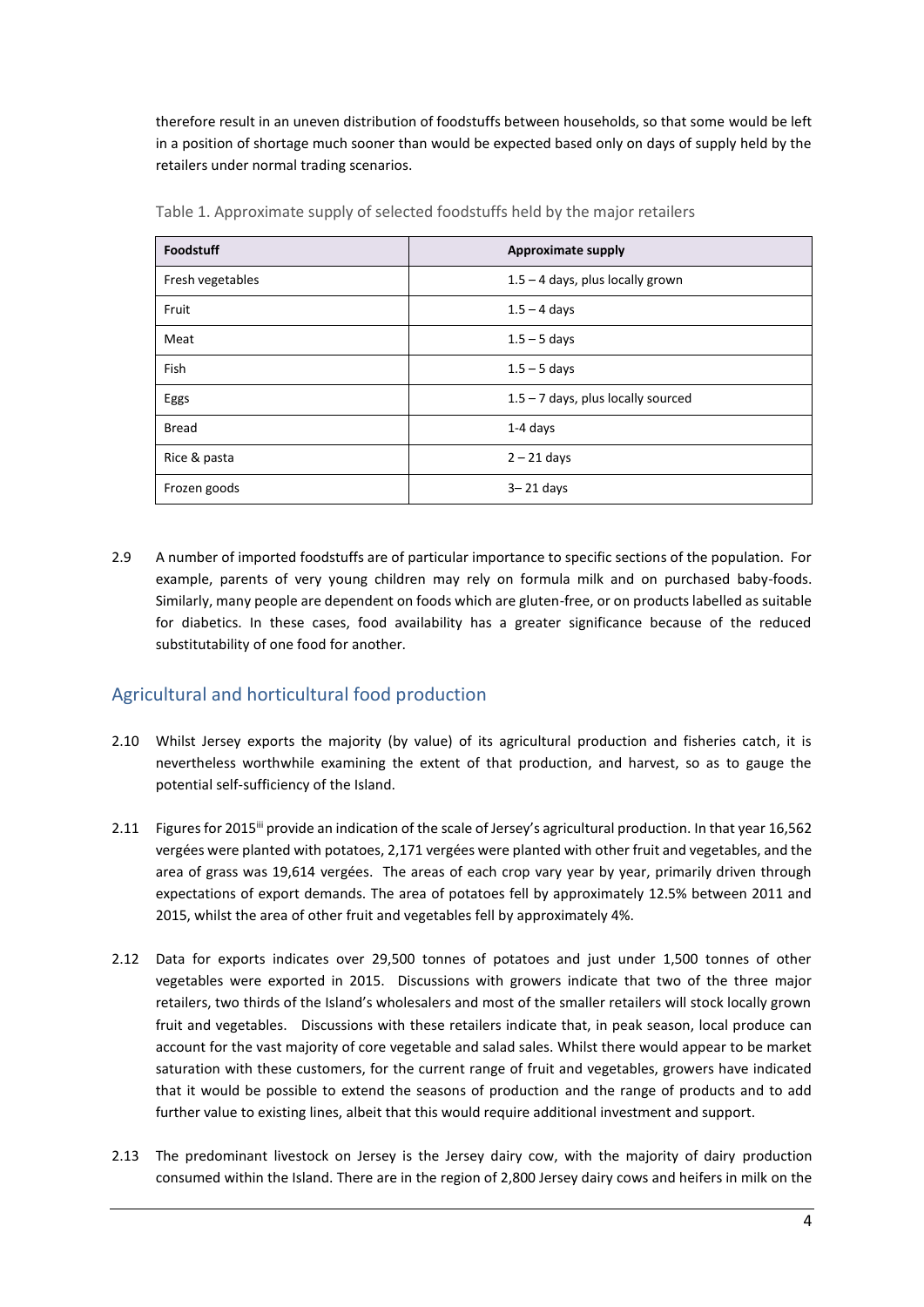Island, together with over 1,600 replacement heifers. In 2015, 13,886,000 litres of milk were delivered to Jersey Dairy, and a small additional volume was sold directly to the public.

- 2.14 Egg production has shown a marked increase on Jersey between 2010-2015, with the number of laying hens rising by approximately 50%, from 18,000 to 27,000. Assuming that each hen will produce 312 eggs/year<sup>iv</sup>, this equates to an annual egg production on Jersey of 8,424,000.
- 2.15 Since 2010 there has also been a small herd of Aberdeen Angus x Jersey cattle that are being raised for beef rather than dairy production, although this remains at below 500 head of cattle. Both sheep and pig production also remain at low levels; with a flock size of 1,015 sheep and a herd of just over 432 pigs. The abattoir slaughters beef and dairy cattle, pigs and sheep, and a review<sup>v</sup> in 2016 estimated that approximately 172 tonnes of meat were processed in 2014.

|                | No. animals | Deadweight (kg) |
|----------------|-------------|-----------------|
| Jersey cows    | 517         | 87,373          |
| Aberdeen Angus | 146         | 33,434          |
| Sheep          | 449         | 8,980           |
| Pigs           | 720         | 43,200          |
| <b>TOTAL</b>   | 1,832       | 172,987         |

Table 2. Estimated output of the Jersey abattoir

- 2.16 A proportion of Jersey's sheep are used for conservation grazing on the north coast, with little need for additional feed inputs. Apart from these sheep, most other livestock production and most vegetable and cereal production is highly dependent on imported fertilisers and feedstuffs. Figures for 2011-2015 indicate an average annual import of 3,500 tonnes of agricultural fertilizers to Jersey, and it is estimated that the dairy industry imports 4,500 tonnes of cattle feed annually.
- 2.17 The volume of freight shipped from Jersey to the UK is relatively low and there is a marked skew towards imports. The estimated average import cost for bulk products is in the region of £80 per tonne (ferry charges) plus any haulier charge (for time and use of vehicle), so that even if preferential rates can be negotiated there will remain a significant cost to importing animal foodstuffs and fertilizers.

#### <span id="page-7-0"></span>Fisheries and marine resources

- 2.18 Data from 2011-2015 indicates an annual average catch of 1,272 tonnes of shellfish (predominantly brown crab, lobster, scallop and whelk) and 118 tonnes of wet fish (predominantly skate/ray, dogfish, sea bream and bass) by the Jersey fleet. A further 1,182 tonnes of shellfish are farmed on Jersey, mostly Pacific oyster, but also mussels. The vast majority of landings and of aquaculture production is exported, and some fishermen choose to land their catch directly into France.
- 2.19 Fisheries access, regulation and management in the Bay of Granville, including both French and Jersey territorial waters, is set out in the Granville Bay Agreement. In addition to this, the Fisheries Management Agreement between the UK and Jersey sets out the relationship between the UK and Jersey as far as fishing in each other's waters is concerned. Within the Granville Bay Agreement, some fishing of Jersey's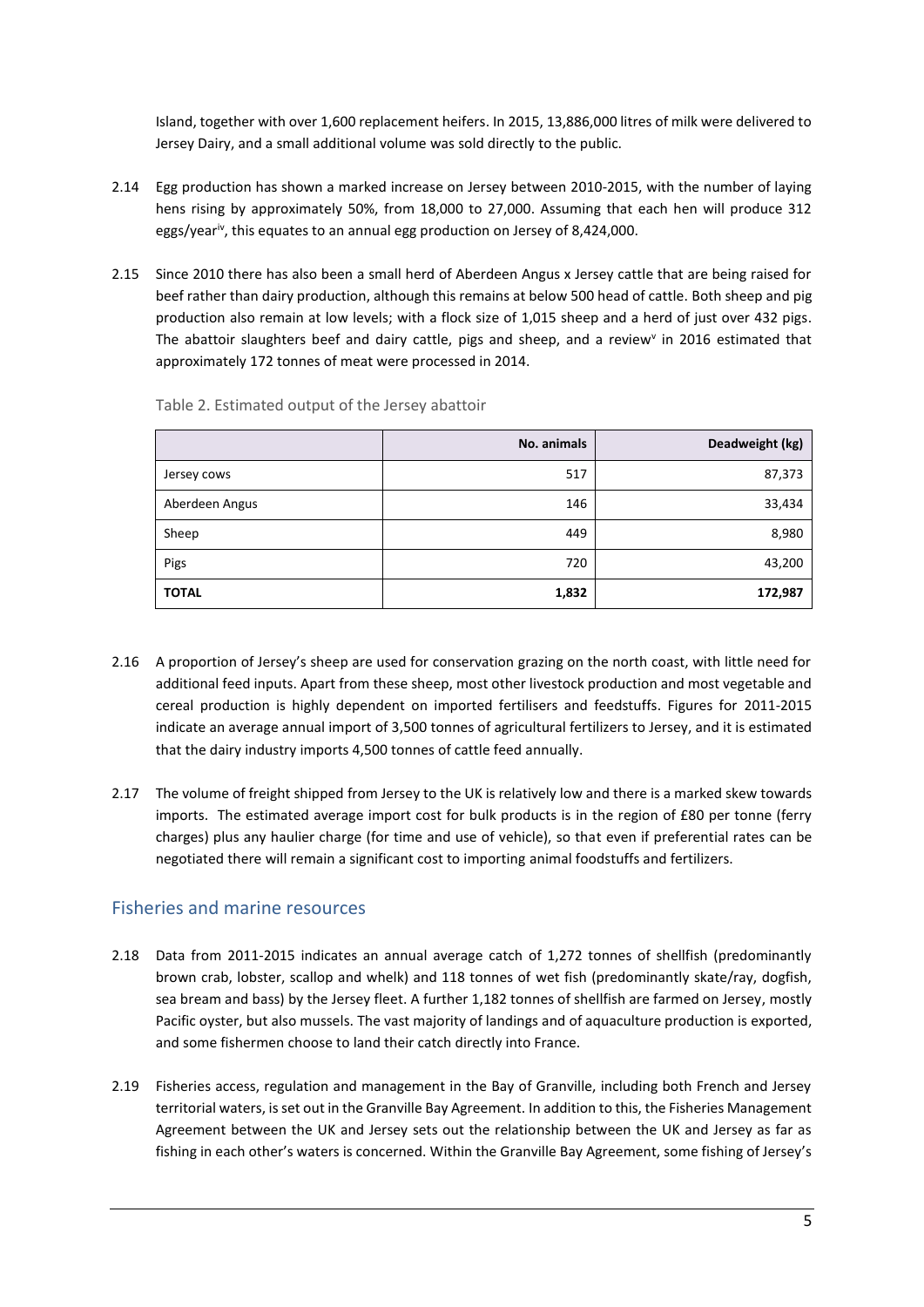waters by French registered vessels is allowed and it is estimated that these land in the region of twothirds of the brown crab that is caught in Jersey waters.

2.20 Jersey's fisheries are managed with the aim of providing a sustainable harvest and the lobster fishery has Marine Stewardship Council certification. It is thought that the brown crab and spider crab fisheries are all also managed and fished to allow a sustainable harvest; whilst the scallop and whelk fisheries might require tighter controls in order to achieve similar levels of sustainability.

## <span id="page-8-0"></span>Estimates of self-sufficiency

2.21 A crude estimate of self-sufficiency can be made based on these production figures, and using UK estimates of consumption per person as a guide. This is presented in Table 3.

| Product             | Jersey's production | <b>Estimated consumption</b> | Self sufficiency |
|---------------------|---------------------|------------------------------|------------------|
| Fresh milk          | 14 million litres   | 10.5 million litres          | 132%             |
| Shell eggs          | 8 million           | 10.7 million                 | 75%              |
| Vegetables (fresh)  | 1,500 tonnes        | 5,735 tonnes                 | 26%              |
| Potatoes (fresh)    | 29,500 tonnes       | 2.344 tonnes                 | 1,258%           |
| Beef, lamb and pork | 172 tonnes          | 4,950 tonnes                 | < 4%             |
| Wet fish            | 118 tonnes          | 873 tonnes                   | 14%              |

Table 3. Estimates of self-sufficiency for Jersey's agriculture and fisheries

#### <span id="page-8-1"></span>Jersey's food energy requirements

- 2.22 It is possible to examine the production of food on Jersey on an energy basis i.e. asking how close the Island is to self-sufficiency by food-energy rather than food-volumes or food-prices.
- 2.23 'Estimated average requirements' are used to determine energy needs. The estimated average requirement for energy is the point at which 50% of the population will require more, and 50% will require less energy for their normal living. Estimated average requirements for energy tend to increase up the age of 15-18 years and to decrease in old age and they are generally higher for males than females. For adults aged 10-50 years the estimated energy requirements are 11.4 MJ and 8.9 MJ for males and females respectively<sup>vi</sup>.
- 2.24 Assuming adult requirements across the population (i.e. ignoring the lower requirements for younger children and higher requirements for older citizens), and assuming equal numbers of males and females, then the total daily energy requirements for Jersey based on a population of 102,700 can be estimated at 1,029,054 MJ per day.
- 2.25 The energy value<sup>vii</sup> of Jersey's current potato, dairy and egg production is shown in Table 4. From this it is clear that Jersey is not, with its current cropping, wholly self-sufficient on a food energy basis; with these three products providing just 124/365 of Jersey's energy needs.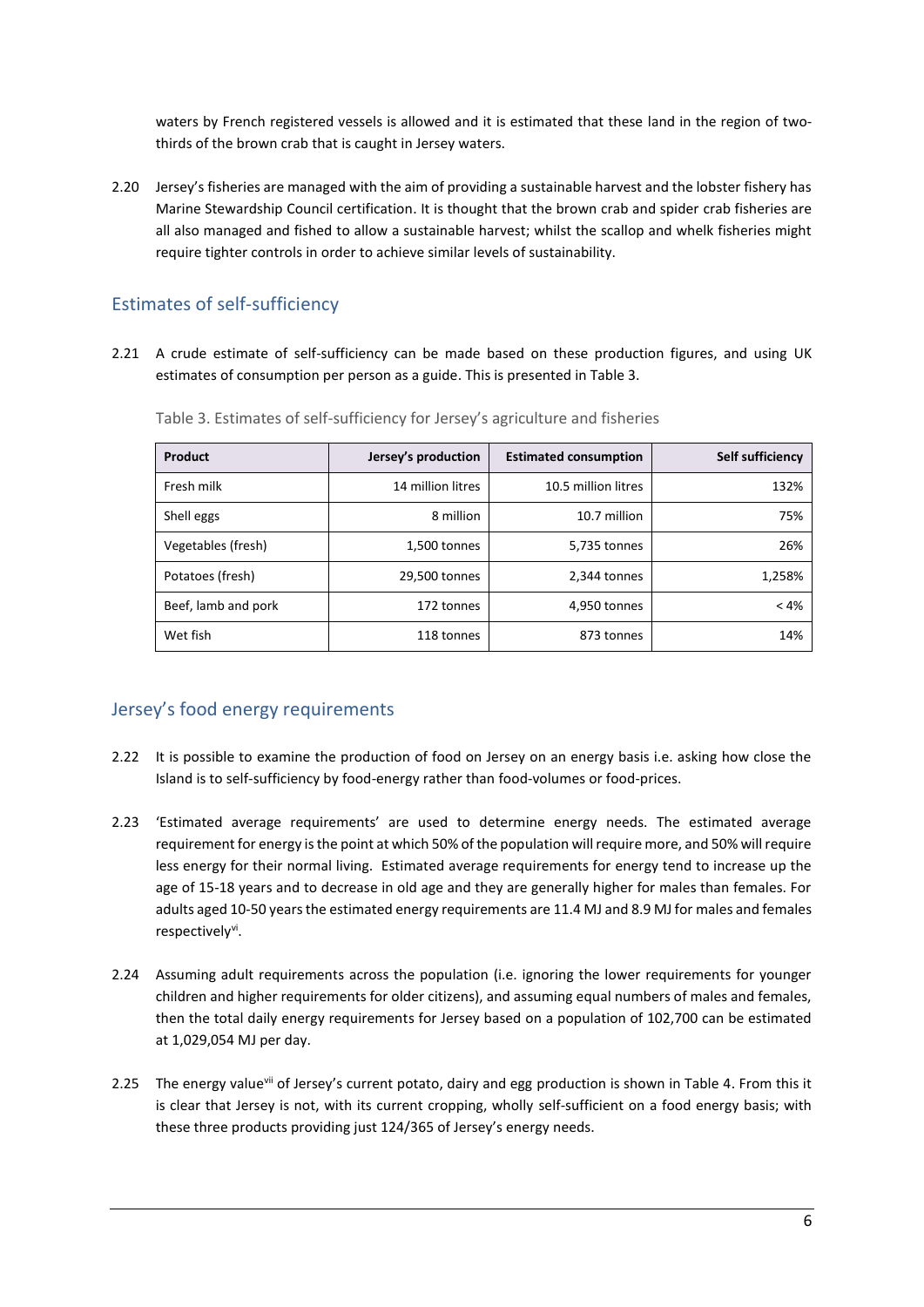2.26 It should be noted that this is based on current cropping and methods of production and that small changes could have significant impacts. For example, if the potato crop were left to mature (i.e. shifting from an early potato towards a main crop potato) then the harvest weight would more than double and the total energy-days produced on the Island would cover almost two thirds of a full year.

| Crop                 | Energy value / year (MJ) | <b>Energy days</b> |
|----------------------|--------------------------|--------------------|
| Potatoes             | 88,860,160               | 86                 |
| Milk & milk products | 35,731,360               | 35                 |
| Eggs                 | 2,729,376                |                    |
| <b>TOTALS</b>        | 127,320,896              | 124                |

Table 4. The energy value of Jersey's current agricultural production

2.27 The production of a *balanced* diet using only home-grown produce may require a review of cropping, of the use of glasshouse crops and of wastage in the food chain. There are no key foodstuffs that the Island is not capable of producing, it is simply that the proportions of each crop would need to be addressed.

#### <span id="page-9-0"></span>Jersey's food infrastructure

- 2.28 The production and distribution of food on Jersey is dependent on a number of key elements of food infrastructure, including:
	- A vegetable packing house at Woodside Farms
	- The Jersey Dairy
	- The abattoir and knackers yard
	- Sorting and packing operations operated by producers of Jersey Royals
	- Purification units for processing shellfish before they enter the human food chain, operated by Jersey's aquaculture businesses.
	- Landing and loading facilities at Jersey's harbours, e.g. for the import of fertilizers and feed
- 2.29 In addition, a number of smaller-scale elements of infrastructure, such as artisan bakeries and butcheries, operate at a more local level. Jersey's last plant-scale bakery was closed in 2014, and bread is now made and sold either through the multiple retailers or, to a lower volume, through the smaller, more artisanal bakers. Whilst these all rely on the import to Jersey of raw or part-processed ingredients, it should be noted that these have a greater longevity and are more easily transported than bakery products themselves.
- 2.30 Individual farm and food businesses rely on a variety of skills, across sectors, in order to operate: including veterinarians and agronomists, slaughter men and dairy technicians, mechanics, drivers, chefs and many others. This human infrastructure is supported through both on and off-Island recruitment and training.
- 2.31 Given Jersey's reliance on food imports, the most critical element of the Island's food infrastructure is the ferry service operating between the UK and St Helier, together with the associated harbour facilities and warehousing in the capital.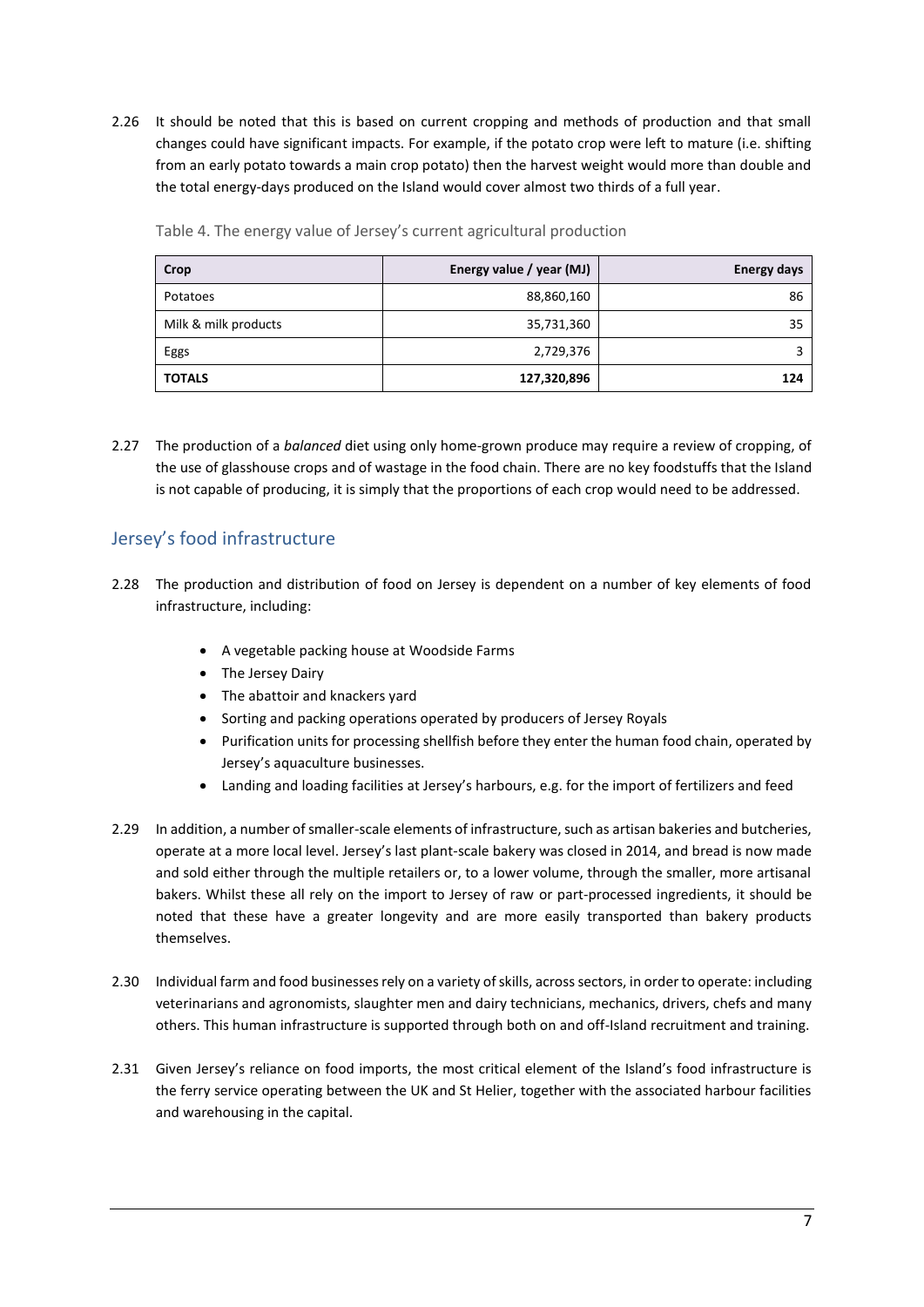#### <span id="page-10-0"></span>Home grown potential

- 2.32 Ideally, local producers would compete with imported goods on price as well as quality and local provenance, and so protect the diversity of Jersey grown produce. And ideally, all other things being equal consumers would not hesitate to choose Jersey products over imported alternatives.
- 2.33 However, there is an implicit assumption in the mind of many consumers that the ethical considerations (including considerations on food security) on their food purchases have been made, on their behalf, by the retailers. We would not expect a supermarket to sell food that has been produced using obviously cruel methods or which has exploited people from developing countries or which has caused significant environmental or wildlife damage. Nor would we expect retailers to act in a way which was damaging to important sectors of our own economy. As such, whilst the role of consumer choice in driving the food security actions of the retailers should not be ignored, it remains the responsibility of business and of the State to ensure that food security is maintained.
- 2.34 Following from this, we would not expect retailers to act in a way which was damaging to our food security. It can be argued that there is a moral compact between the States of Jersey (on behalf of the Jersey people) and the retailers it licenses to trade; for the States to remove barriers to trade and to ensure that key services are maintained, and for those retailers to behave in a manner which is directly supportive and acting in the long-term interest of home production of fresh produce, bakery products and, albeit on a smaller scale, of protein products. To this end, supporting and acting in the long-term interest of home-production might be thought of as integral to the corporate social responsibility of the retail sector.
- 2.35 The average weekly household expenditure on food and non-alcoholic beverages on Jersey is £85.80<sup>viii</sup>. Based on the 2011 Census there are 41,600 households on the Island, indicating a total weekly spend of just over £3.5 million. Table 5 details the average household spend on food and non-alcoholic drinks, although it should be noted that the typical 'basket' of shopping does of course vary considerably from household to household.
- 2.36 Looking at expenditure in greater detail, Table 5 demonstrates that on average 58% of expenditure on food and non-alcoholic drinks is on products which are already (e.g. milk) or might in theory be sourced from Jersey producers. A provisional estimate is that 11% of the supermarket basket of food and nonalcoholic drinks might be sourced from local Channel Islands producers based on the current agricultural production i.e. all of the milk, butter and eggs plus around 50% of the fresh vegetables and potatoes. There is potential to increase sales in fresh vegetables and also in protein products, although these will be constrained by limits to supply including those resulting from seasonal production patterns.

#### <span id="page-10-1"></span>Threats to food availability

- 2.37 Threats to food imports include: (i) shipping stoppages or restrictions affecting the UK-Jersey roll-on, rolloff ferry, (ii) logistic difficulties within the UK mainland and in the UK's own imports, for example through severe weather events, fuel blockades or fuel shortages, and (iii) trading difficulties of the commercial retailers and wholesalers.
- 2.38 Threats to the availability of home-produced goods include: (i) shipping stoppages or restrictions affecting the lift-on, lift-off ferries operating routes to and from Jersey, (ii) retailer decisions on stocking home-produced goods, (iii) loss of infrastructure, (iv) livestock and plant diseases, (v) degradation of the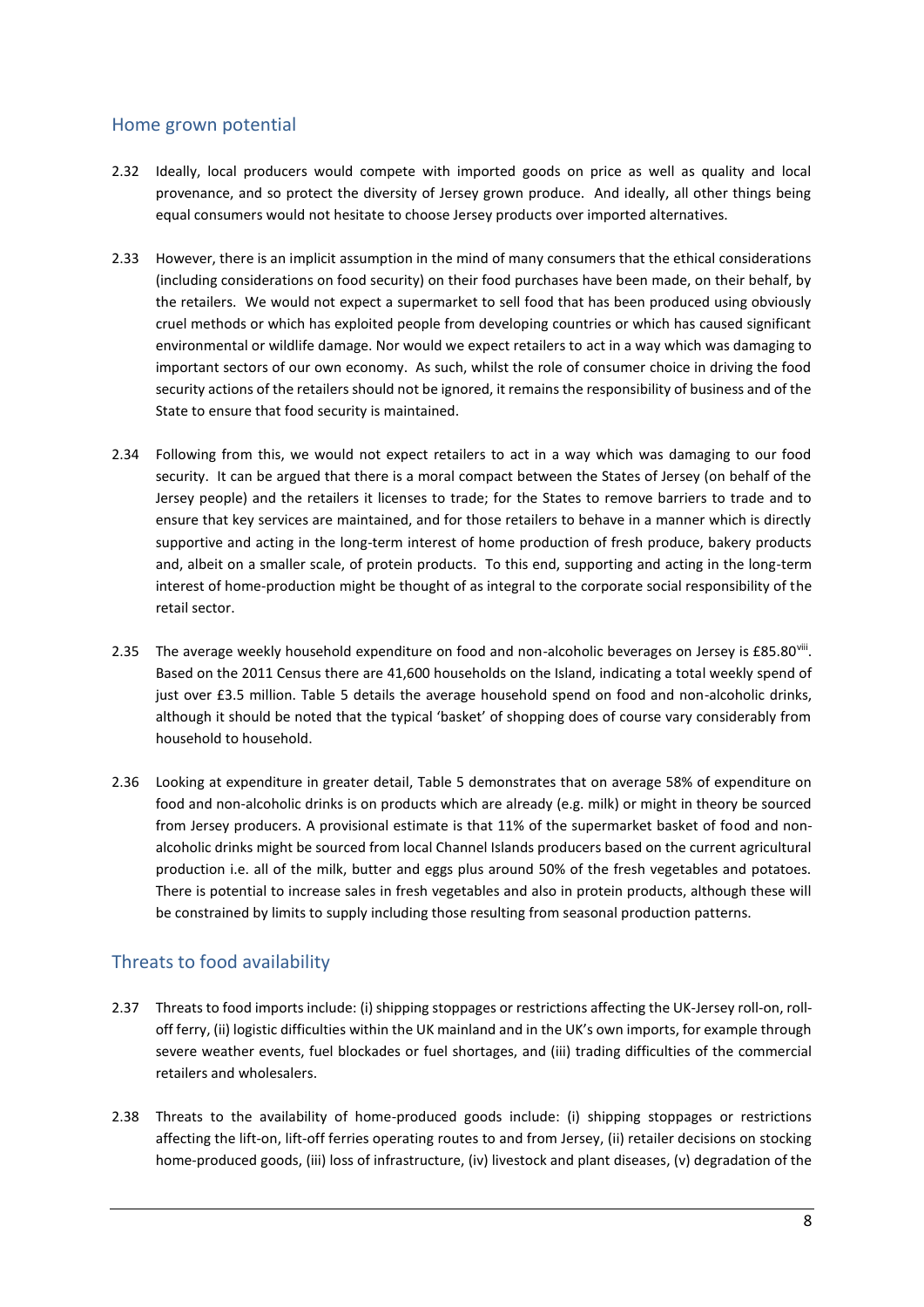#### farmed environment, (vi) drought and water shortage, and (vi) commercial decisions relating to production and sales.

|                                             | Average<br>(all<br>households) | <b>Single</b><br>parent<br>(at least one<br>dependent<br>child) | Couple<br>(at least one<br>dependent<br>child) | <b>Pensioner</b><br>household<br>(single) | <b>Pensioner</b><br>household<br>(couple) |
|---------------------------------------------|--------------------------------|-----------------------------------------------------------------|------------------------------------------------|-------------------------------------------|-------------------------------------------|
| <b>Total expenditure</b>                    | £85.80                         | £76.50                                                          | £122.70                                        | £48.00                                    | £90.20                                    |
| Of which:                                   |                                |                                                                 |                                                |                                           |                                           |
| Bread, other bread and<br>cereals           | £6.70                          | £6.70                                                           | £10.60                                         | £3.50                                     | £5.80                                     |
| Pastry (savoury)                            | £1.40                          | £2.10                                                           | £2.40                                          | £0.60                                     | £1.10                                     |
| Beef, pork, lamb and<br>poultry             | £8.30                          | £6.80                                                           | £11.30                                         | £4.20                                     | £9.00                                     |
| Bacon, ham, sausages                        | £2.70                          | £2.40                                                           | £3.80                                          | £1.50                                     | £3.10                                     |
| Fish                                        | £5.30                          | £2.80                                                           | £6.10                                          | £3.70                                     | £8.70                                     |
| Milk                                        | £3.60                          | £3.70                                                           | £5.90                                          | £1.90                                     | £3.70                                     |
| Cheese and curd                             | £3.30                          | £3.00                                                           | £4.60                                          | £2.00                                     | £3.30                                     |
| Other milk products                         | £3.30                          | £3.30                                                           | £5.10                                          | £0.80                                     | £3.40                                     |
| <b>Butter</b>                               | £0.70                          | £0.40                                                           | £0.90                                          | £0.60                                     | £1.10                                     |
| Eggs                                        | £1.00                          | £0.60                                                           | £1.40                                          | £2.00                                     | £1.10                                     |
| Fresh vegetables                            | £7.10                          | £5.00                                                           | £9.50                                          | £4.00                                     | £7.50                                     |
| Potatoes                                    | £1.20                          | £0.90                                                           | £1.60                                          | £0.70                                     | £1.50                                     |
| Preserved, processed or<br>dried vegetables | £2.10                          | £1.80                                                           | £2.80                                          | £1.10                                     | £1.80                                     |
| Processed potatoes                          | £2.00                          | £2.90                                                           | £3.20                                          | £0.90                                     | £1.50                                     |
| Water                                       | £0.70                          | £0.50                                                           | £1.00                                          | £0.30                                     | £0.60                                     |
| Potential spend on<br>Jersey goods          | £49.40                         | £42.90                                                          | £70.20                                         | £27.80                                    | £53.20                                    |

Table 5. Weekly household expenditure (£) on food and non-alcoholic drinks, and spend on products that might originate from Jersey

## <span id="page-11-0"></span>Mitigating actions

2.39 Shipping stoppages and restrictions on shipping, whilst unlikely, are nevertheless possible. Relatively short storage days require more frequent deliveries than may have been the case in previous decades and this trend is likely to continue. The reliance on a single major ferry operator for the bulk of the Island's passenger and passenger vehicle trade serves, perhaps counter intuitively, to protect a year-round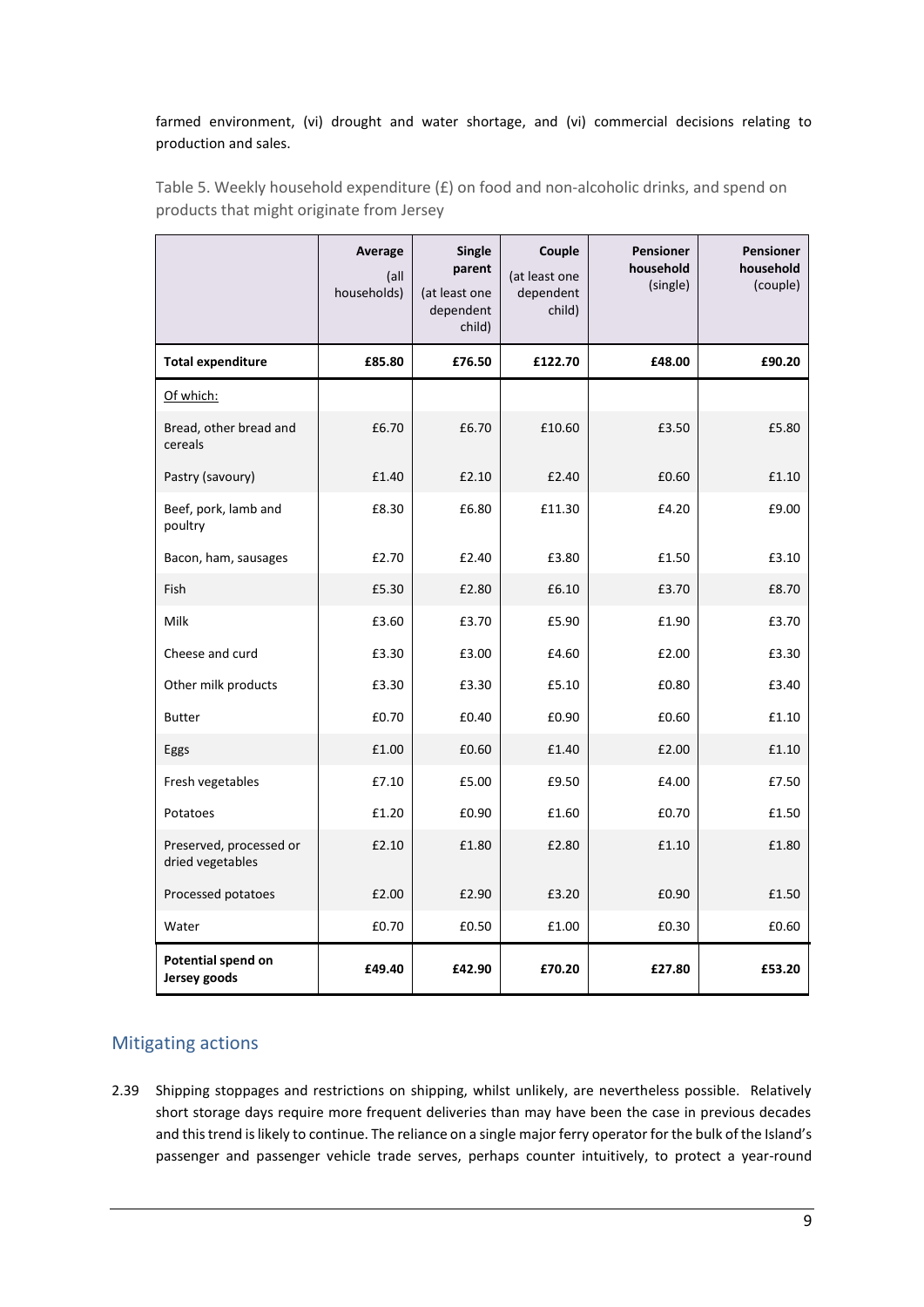service and the economic viability of the shipping route. Similarly, that all three major retailers choose to use a single freight shipping provider serves to protect this service.

- 2.40 The major retailers operating on Jersey, as well as Condor Ferries, all take actions when shipping delays or stoppages are expected. The retailers will adjust their reserve stocks on lines to a higher level than would normally be held. Condor ferries recognise the importance of this issue, stating in their Comprehensive Service Review (2016) that, 'When there is disruption, goods which are highly timesensitive are prioritised, whilst seeking to minimise the delay in shipping the remainder of ambient products,' (p.28) and that '… reliance on a 'just in time' freight service creates food resilience issues for the Channel Islands and communications challenges throughout the supply chain. This creates a need for effective communications through the supply chain to support just in time operations,' (p.125).
- 2.41 Logistic difficulties in the UK (i.e. the major supply route for Jersey's food) cannot be mitigated by the unilateral actions taken by Jersey. However, such difficulties will impact concurrently on the UK and effort would be required to ensure that the needs of the States of Jersey are accounted for within mitigated by actions taken by the UK government.
- 2.42 That Jersey plays host to three major importing retailers protects against the impacts of trading difficulties within any one of these. That is, should one retailer need to significantly reduce their volumes of trade this would present opportunities for another to exploit this gap in the marketplace and increase their volume of trade within Jersey.
- 2.43 Actions to protect the availability of home-produced goods include: (i) a range of policies aimed at protecting farming, food and the environment, (ii) economic support for rural businesses to promote and encourage a strong food infrastructure, and (iii) and animal and plant health legislation.

#### <span id="page-12-0"></span>Options to secure the availability of food

- 2.44 The importance of the major retailers, the Condor ferry service and the Ferryspeed shipping company in providing a continuous supply of quality food to Jersey should not be underestimated. Their needs as regards harbour facilities and storage, as well as what they can offer through their own contingency planning, would ideally be factored into Jersey's wider emergency planning. Similarly, the protection of the food production infrastructure might also be factored in to Island planning and emergency planning.
- 2.45 It would be feasible to request of the major retailers that they increased their stocks of a small number of specialist foodstuffs (to be decided in discussion with the Department of Health) over the winter months when disruptions to the ferry service may occur, and in response to other interruptions to supply that may be forecast.
- 2.46 There may be a role for the States of Jersey, with Jersey Consumer Council, retailer representatives and with local producers, to raise the awareness of the food security value of local production (and of buying home-grown) amongst consumers.
- 2.47 The States of Jersey are significant purchasers of foods; for hospitals, the prison, and schools. The State's procurement policies with regard to sourcing from Jersey producers might therefore be examined and the scope to increase support for home-grown through public sector procurement ascertained.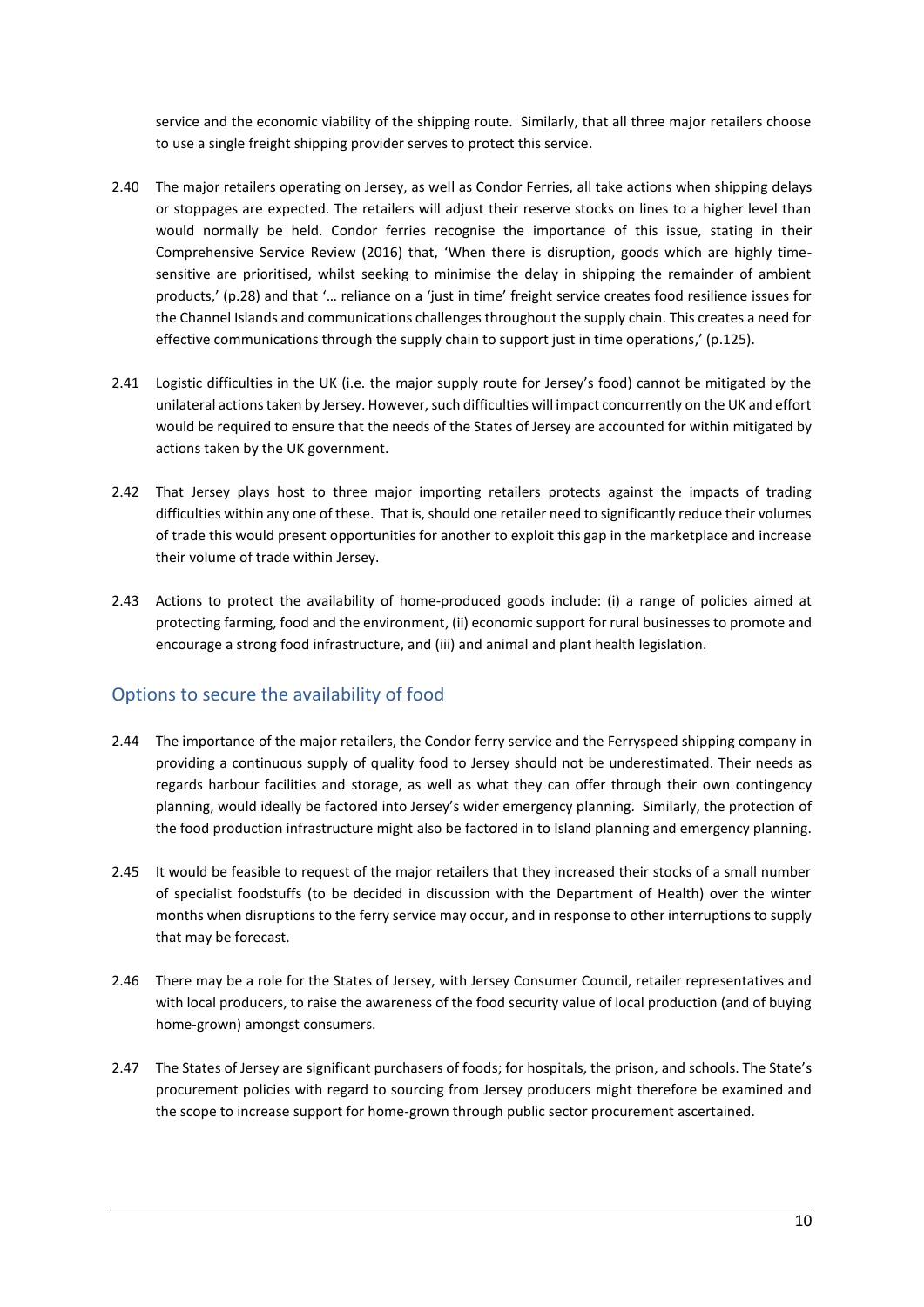## <span id="page-13-0"></span>3. Food affordability

#### <span id="page-13-1"></span>Household income and expenditure

- 3.1 Jersey is relatively well off, with a GDP per head of £39,700 in 2015, compared for example to a figure of £28,700 in the UK. Despite this, evidence on the distribution of incomes and levels of expenditure indicates that for a proportion of the population food affordability might still be an issue.
- 3.2 Tables 6 and 7 show the weekly household income and expenditure for different household types on Jersey. Income distributions on the Island are somewhat skewed, so that mean income figures are generally higher than median income figures. The number of households in the first quintile, i.e. those with the lowest 20% of equivalised household incomes, was greatest for pensioner households.

|                                                                                      | Average<br>(all<br>households) | Single parent<br>(at least one<br>dependent child) | Couple<br>(at least one<br>dependent child) | <b>Pensioner</b><br>households |
|--------------------------------------------------------------------------------------|--------------------------------|----------------------------------------------------|---------------------------------------------|--------------------------------|
| Mean household income before<br>housing costs                                        | £860                           | £590                                               | £1,190                                      | £580                           |
| Median equivalised household<br>income before housing costs                          | £680                           | £530                                               | £720                                        | £540                           |
| Proportion of the first quintile<br>(lowest 20% of equivalised<br>household incomes) | 20%                            | 6%                                                 | 18%                                         | 43%                            |

Table 6. Weekly household income (£) by household type

|  |  |  |  |  | Table 7. Weekly household expenditure (£) by household type |  |
|--|--|--|--|--|-------------------------------------------------------------|--|
|--|--|--|--|--|-------------------------------------------------------------|--|

|                                                       | Average<br>(all<br>households) | Single parent<br>(at least one<br>dependent child) | Couple<br>(at least one<br>dependent child) | <b>Pensioner</b><br>households<br>(single) | <b>Pensioner</b><br>households<br>(couple) |
|-------------------------------------------------------|--------------------------------|----------------------------------------------------|---------------------------------------------|--------------------------------------------|--------------------------------------------|
| Mean weekly<br>household expenditure                  | £806                           | £622                                               | £1,143                                      | £412                                       | £747                                       |
| Of which:                                             |                                |                                                    |                                             |                                            |                                            |
| Food & non-alcoholic<br>drinks                        | £86                            | E77                                                | £123                                        | £48                                        | £90                                        |
| Housing, fuel and power                               | £216                           | £203                                               | £345                                        | £90                                        | £108                                       |
| Transport                                             | £93                            | £43                                                | £125                                        | £34                                        | £98                                        |
| Recreation & culture                                  | £82                            | £51                                                | £107                                        | £39                                        | £93                                        |
| Miscellaneous goods<br>and services                   | £76                            | £79                                                | £115                                        | £57                                        | £72                                        |
| Food & non-alcoholic<br>drinks as percent of<br>total | 10.7%                          | 12.4%                                              | 10.8%                                       | 11.7%                                      | 12.0%                                      |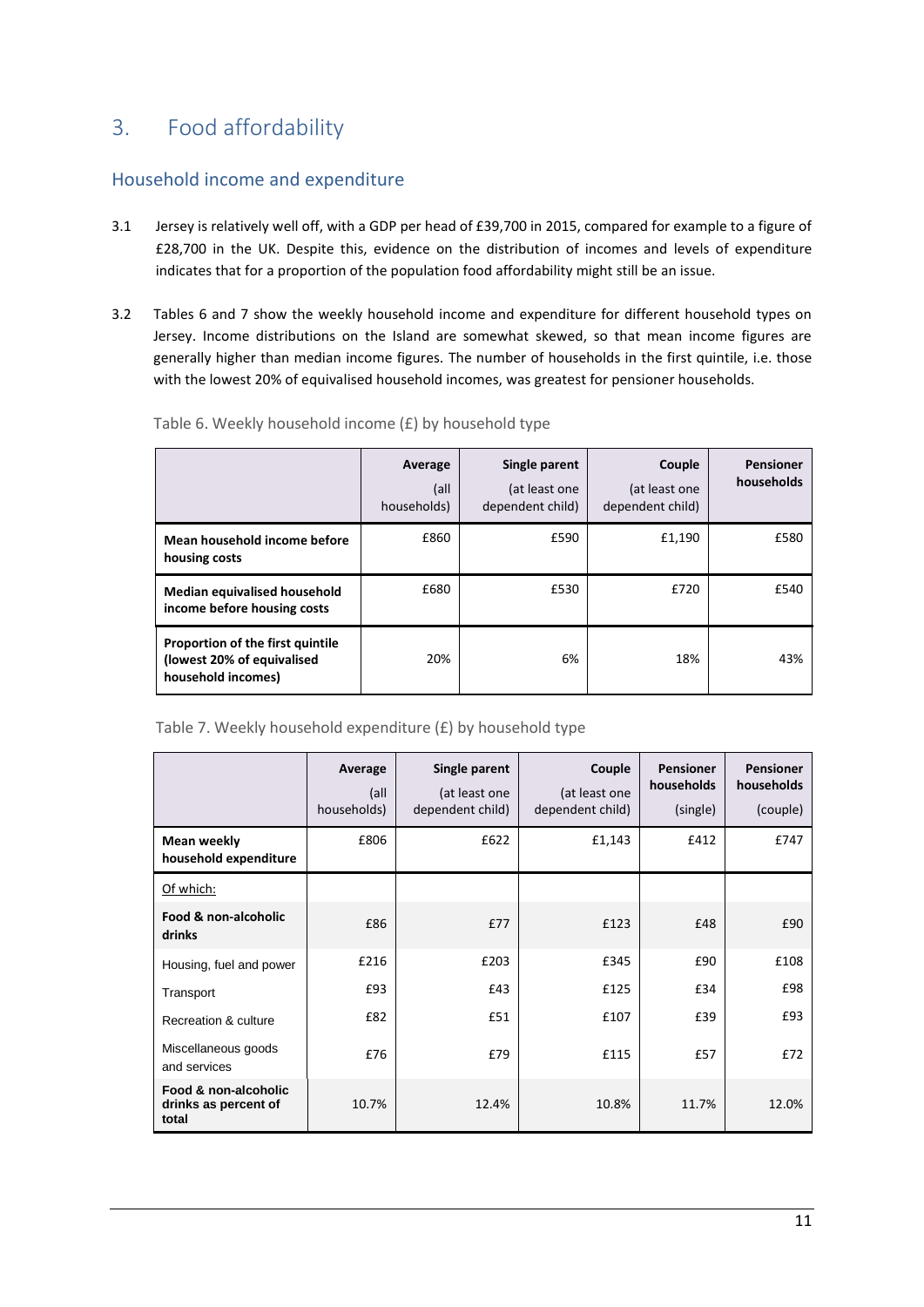- 3.3 The proportion spent on food and non-alcoholic drinks is on average, 11% of total expenditure. For lower income household types the proportion is higher, at 14% of total expenditure for those in the lowest gross income quintile.
- 3.4 Looking behind the average figures for household income, the Jersey Household Income Distribution Survey 2014/15 provides data on households with relatively low income, which is defined as an income that is below 60% of the *median equivalised* household income. In cash terms this is equivalent to a weekly household income of less than £410 before housing costs, or £340 after housing costs are taken into account. Sixteen percent of households were in this category before housing costs were taken into account, and 26% after housing costs were taken into account. One third of these are pensioner households; just under a quarter are working age adults living alone and one fifth are couples living with children.
- 3.5 This level of income is markedly below the mean weekly expenditure for all housing types except for pensioners living alone, and would be assumed to impact on affordability of food as well as other goods and services.

## <span id="page-14-0"></span>Food affordability

- 3.6 The data indicates that those households falling into the relatively low income categories expend a greater proportion of their income on foodstuffs than do higher income categories. To some extent this is a truism: food is a *need* in the very real sense of the word. Figures from the States of Jersey Statistics Unit<sup>ix</sup> indicate that increases in food prices were particularly high in 2008 and again in 2011, but from 2012 these lessened and food price deflation occurred through 2015.
- 3.7 The Jersey Annual Social Survey (2010) included questions on food affordability. Approximately 5% of respondents reported that they had gone without a cooked main meal every day; 6% indicated that they had gone without eating meat chicken or fish (at least) every second day and 5% reported that their household had gone without either fresh fruit or fresh vegetables over the past twelve months because of a shortage of money.

## <span id="page-14-1"></span>Prices relative to the UK

- 3.8 It should be noted that the costs of food on Jersey can be considerably higher than in the UK. For example, comparisons at June 2015<sup>x</sup> indicate that prices on Jersey were in the region of 33% higher than the UK for fresh fruit; 39% higher for fresh vegetables, 17% higher for meat and 12% higher for fish. Price differentials are not consistent across all items within any one category. For example, rump steak was 6% more expensive on Jersey whilst a roasting chicken was 26% more expensive. Comparisons with the UK are relevant since the retailers operating on Jersey, as well as the bulk of freight to the Island, are from the UK; and because the shared use of Sterling as currency.
- 3.9 Competition between the multiple retailers in the UK is believed to be amongst the fiercest in Europe, driving prices downwards. The smaller population and fewer retailers on Jersey precludes such outright competition. Moreover, two of the three major retailers operating on Jersey are amongst the 'high end' retailers within the UK, typically attracting customers with higher disposable incomes. Lower income customers within the UK would more usually opt to use different retailers with lower price offers and less focus on food assurances and food quality. In recent years these retailers in the UK have come under increased pressure through the rise of the German discounters, Aldi and Lidl, resulting in an overall downward pressure on UK prices.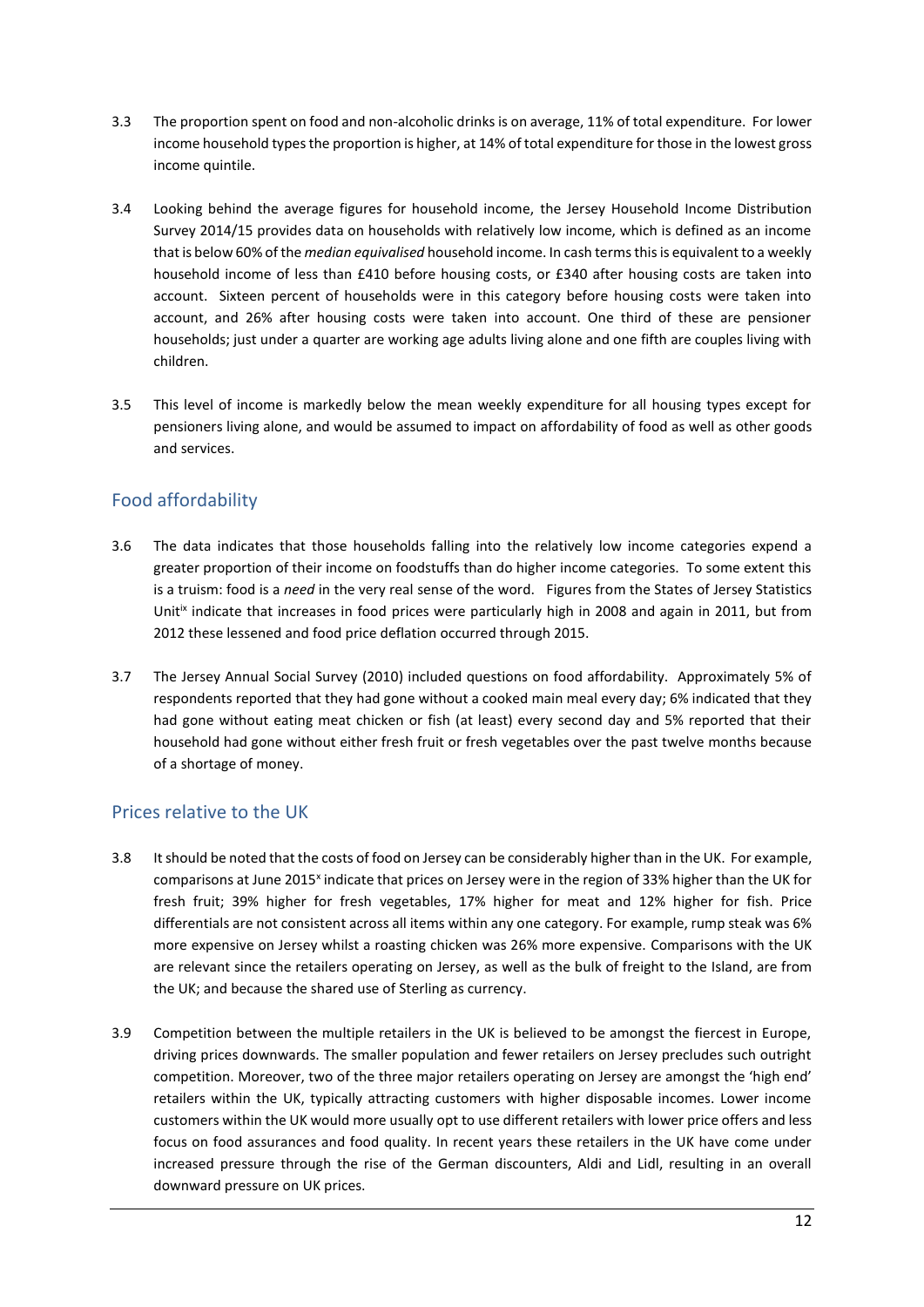3.10 Importing to the Island adds further to the costs of foods and staff costs, property values and rental for Jersey retailers are believed to be higher than on the mainland UK. There is also the additional imposition of Goods and Services Tax (GST) at 5% across all foods in Jersey, whereas in the UK food and drink for human consumption is in general zero-rated for VAT purposes, with luxury items (confectionary, alcoholic drinks, snack food and so on) being standard rated at 20%.

### <span id="page-15-0"></span>Global impacts on food prices

- 3.11 Events leading up to and during 2008 led to marked increases in food prices across the globe. Consecutive droughts in major grain producing countries had led to a decline in world stocks; supply had lagged behind demand for a number of agricultural products for some years and agricultural input costs (fuel and fertiliser) had increased faster than agricultural prices. Further to this, the dollar decline and trade restrictions limited the supply response of major exporters and bio-energy policies increased demand<sup>xi</sup>.
- 3.12 Since 2012 world markets have to some extent addressed the mis-match between supply and demand. World grain stocks have improved agricultural input prices have fallen. More recently the decline in the value of Sterling against the Euro and the Dollar has begun to erode these improvements in food prices. The forthcoming exit of the UK from the EU may have further impacts, in particular if there is a reversion to WTO Most Favoured Nation tariffs.

### <span id="page-15-1"></span>Local actions on food affordability

- 3.13 One way in which foods can be made more affordable is through garden-produce, i.e. 'growing your own'. The Jersey Allotments and Leisure Gardening Association (JALGA) was set up following the publication of the "Allotment Strategy for Jersey" report, prepared by the Working Party under Economic Development Department. The JALGA is able to offer help and advice to landowners and groups wanting to develop their own sites, with the intention that everyone who wants to grow their own produce has the opportunity to do so.
- 3.14 Other initiatives, involving primary schools, such as the Jersey Farmers Union carrot growing competition and the Genuine Jersey Royal potato growing competition within primary schools introduce children to the notion of growing their own produce which hopefully they will retain throughout their lives.
- 3.15 The idea of community farms and community supported agriculture (CSA), promoted in many places as a means to get people closer to food production, would not only serve to increase (albeit marginally) food production on Jersey, but coupled with an increased allotment movement it would help to engage he more urban section of the Jersey population and to encourage self-sufficiency on a wider scale. As with the allotment movement, CSA has the potential to make fresh produce more affordable to participants.

## <span id="page-15-2"></span>Threats to food affordability

3.16 Maintaining a diverse mix of retailers not only ensures an element of price competition but also allows for different *value propositions* to be offered to consumers. Ideally, customers would be able to choose between discounters, middle-ranking and high quality retailers. Jersey, with a relatively small population, may need to accept a narrower choice. Consolidation of the retail sector and the loss of retailers would have potentially detrimental impact. This must be balanced against the economies of scale that larger retailers offer.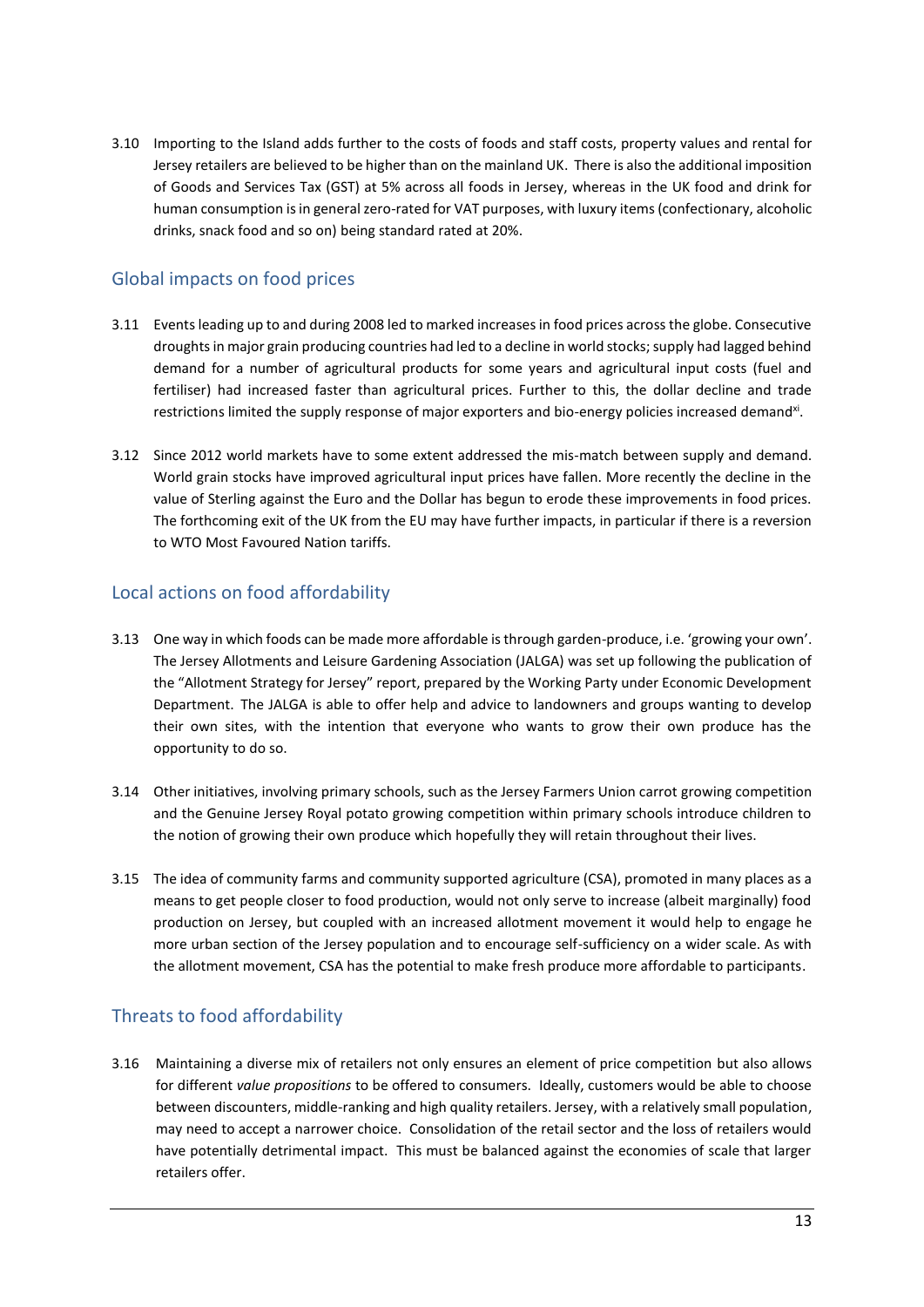3.17 Factors outside the Island's control, such as input costs for global agriculture, can have significant effect on food prices; whilst unemployment and pressure on incomes, in particular for lower paid jobs, has a direct effect on affordability.

## <span id="page-16-0"></span>Options to secure the affordability of food

- 3.18 For children from low income households, the impacts of low affordability could be offset to a great extent through school meal provision where this takes place. Similarly, for lower income pensioners there is scope to provide direct support through free or subsidised meals.
- 3.19 Ensuring competition in the provision of food would usefully remain a key consideration in the licensing of traders. This should include an assessment of affordability across the whole population. Local suppliers should be encouraged and supported in identifying and exploring the market to provide further price competition where this is possible.
- 3.20 In consultation with the Health Department and Social Services, the Treasury could consider removal of the GST on a core basket of healthy foodstuffs (e.g. fresh fruit and vegetables). This would reduce the costs of food to those who can least afford it, as well as promoting the more healthy and nutritious foods. Whilst many factors influencing price are outside the States' control, manipulation of the GST is one of the few ways in which Jersey can directly address affordability for the less well off.
- 3.21 Provision to increase the scale of allotments held by Jersey residents could be considered jointly by the Environment and Health Departments, and the Environment Department might usefully investigate and develop a business plan for community farms or community supported agriculture.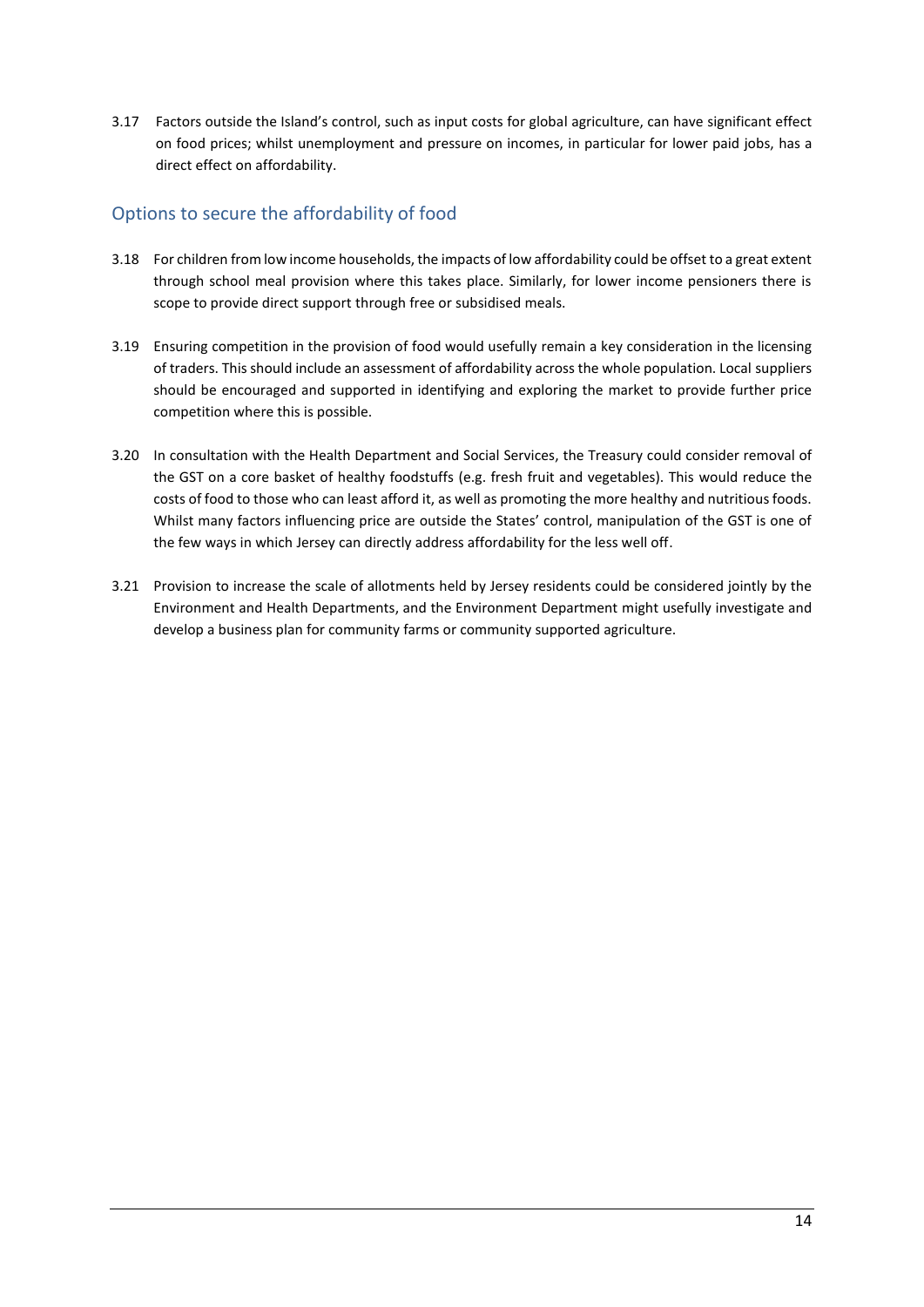# <span id="page-17-0"></span>4. Maintaining the ability to produce food

## <span id="page-17-1"></span>Current productivity

**.** 

- 4.1 Approximately 53% of Jersey's land, 35,561 vergées, is given over to agricultural production. There are 437 registered holdings of which approximately half are very small (1-10 vergées) and of which 75 claim<sup>3</sup> the SAP and QMP and can be viewed as partially or wholly 'commercial', accounting for 26,669 vergées (73.8%) of the registered agricultural land.
- 4.2 In addition to agricultural land there are over 10,500 vergées of natural vegetation and an approximate 2,500 vergées of parks, gardens and other urban green land.
- 4.3 Jersey, as with much of central / southern Europe, is in the advantageous position of being able to harvest two crops per year on much of its land. As such the areas of land given over to crops on an annual basis totals to more than the total agricultural area - as shown in Table 8.

| Crop                                  | Period      | Area (vg) |
|---------------------------------------|-------------|-----------|
| Potatoes                              | Jan - May   | 16,562    |
| Other vegetables                      | Mar - Aug   | 2,171     |
| <b>Outdoor flowers</b>                | Jan-Dec     | 868       |
| Grass (at 1 <sup>st</sup> October)    | 01 October  | 19,614    |
| Forage maize                          | May - Sep   | 2,089     |
| Cereals (winter wheat, spring barley) | Nov - Sep   | 924       |
| Green manure / cover crops            | May onwards | 3,818     |
| <b>Total</b>                          |             | 46,046    |

Table 8. Cropping areas on Jersey's agricultural land

- 4.4 Grass and forage maize are grown for the dairy sector, and grassland is also used for the equine sector. Cereals are produced on Jersey for animal fodder and straw rather than human consumption. Green manure and cover crops are planted to improve soil nutrients and structure (reducing leaching and runoff and so providing additional environmental benefits) and on Jersey to provide winter grazing for the out-wintered fraction of the dairy herd. Forage maize, spring barley, green manure/cover crops and a proportion of the grassland are planted as second crops following the potato harvest.
- 4.5 Jersey's field structure is distinctive. In comparison to the UK the fields are smaller, and agricultural holdings are less contiguous or 'ring fenced'. Partly because of the way that land is owned and rented, single farms can comprise of a series of 'pockets' of land rather than a continuous whole. Moreover, because Jersey does not produce a large area of cereal crops, and because the vegetable crops produced are labour-intensive rather than machinery-intensive, there has not been the pressure on farmers to remove field boundaries. Although boundary removal has happened on occasions in the past the Island Plan now ensures that for further removal planning permission will be necessary.

<sup>3</sup> *There is a small number of commercial horticulturalists who do not claim the SAP, typically with very small areas of land*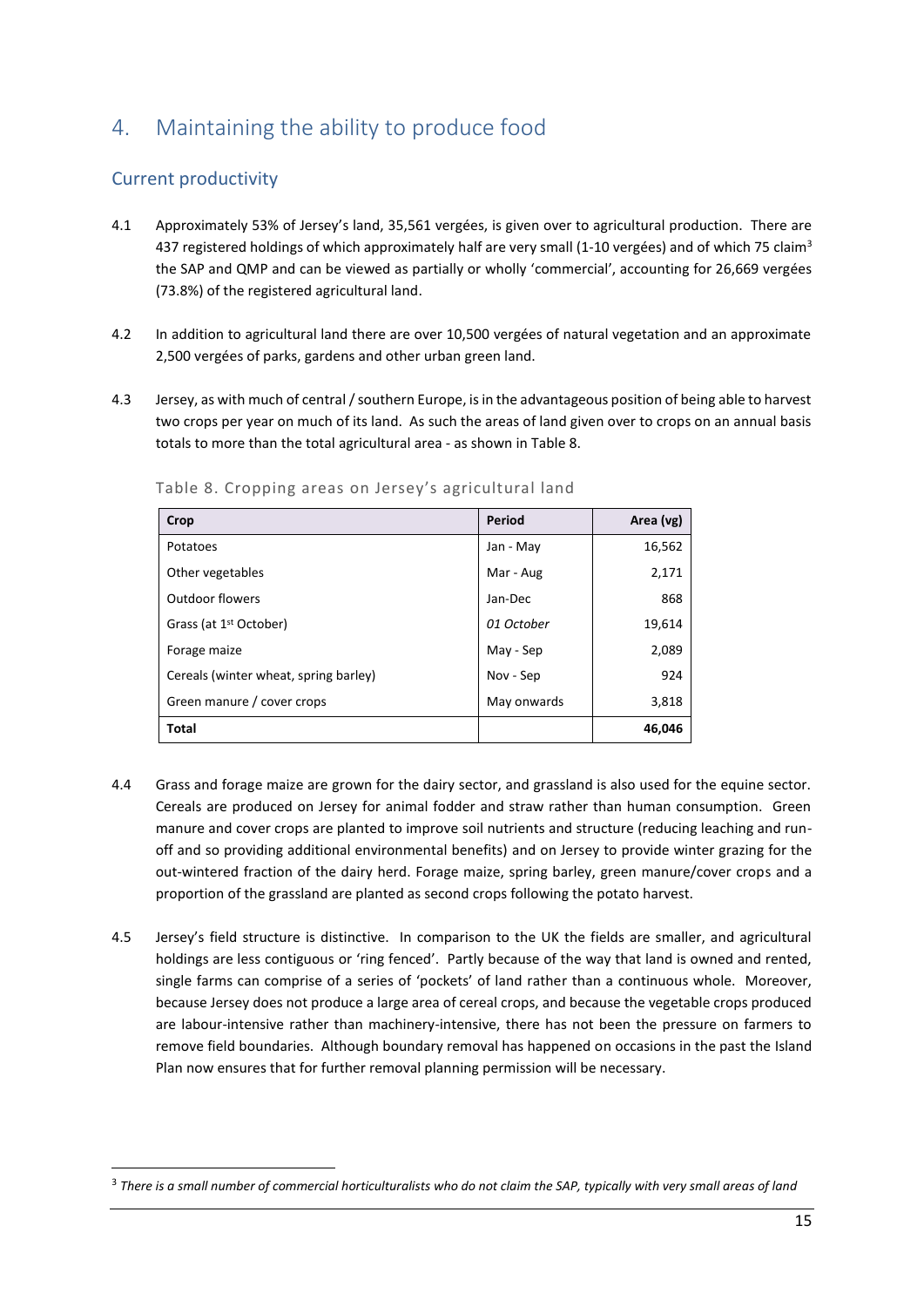## <span id="page-18-0"></span>Limits and threats to productivity

- 4.6 The ability to produce food is contingent on a number of factors, including land availability, soil type and quality, climate and weather, nutrient inputs, seed stock, and the ability to counter plant and animal disease. Some of these factors may be subject to external change whist others are in the control of Jersey's farm businesses. In particular, soil quality, water use and nutrient inputs can all be managed to 'optimum levels'; or mis-managed with consequent environmental impacts.
- 4.7 Land available and used for agricultural purposes has remained relatively static for the period 1980 2016. Laws are in place controlling the occupation and use of agricultural land and to ensure a viable land bank is retained<sup>xii</sup>, and to control the domestication of agricultural land<sup>xiii</sup>. Loss of land to urban expansion has therefore been limited. However, it is worth noting that Jersey has a relatively high population density, at 800 people per km<sup>2</sup>, compared to 390 people per km<sup>2</sup> in England. The pressure for land development is therefore considerable.
- 4.8 Under the Agricultural Land (Control of Sales and Leases) (Jersey) Law 1974 'agricultural land' means land, including land under glass, used or capable of being used for any purpose of agriculture or horticulture, but does not include any dwelling house or outbuilding.

#### <span id="page-18-1"></span>Impacts of land competition

- 4.9 The pressures on land prices that result from a strong market for a single commodity can have detrimental impacts on the profitability of other sectors. Farming in Jersey, as elsewhere, is restricted by land availability. Approximately two thirds of agricultural land on Jersey is rented, and the rental price has direct bearing on profitability. Between 2006 and 2007 average rental prices on Jersey more than doubled, from £56.40 to £121.10 per vergée; and they rose sharply again between 2012 and 2013.
- 4.10 These sudden, upward changes in rental values have coincided with significant shifts in the control of land: the first with the introduction to the Island of an additional major producer/packer of Jersey Royal potatoes and the second coincided with this company's subsequent purchase of Jersey's largest vegetable producer, and preceded the sale in 2014 of the Jersey Royal Potato company.
- 4.11 Looking at longer term data for the amount of land planted with Jersey Royal potatoes there is no clear relationship between rental price and area planted. Nor is there a clear relationship between the harvest value in any one year and rental prices in the following year. Essentially, the sharp changes in rental prices appear to be the effect of larger companies speculating on the long-term future value of Jersey based production; with short term profitability having relatively little effect.
- 4.12 It can be argued that the increased demand for land on which to plant potatoes will hinder the opportunities for other agricultural sectors to expand. Whilst this will only be the case in those sectors which do not fit with the use of land for the potato crop (i.e. sectors requiring land through the months of January to May) it is nevertheless a key consideration for the future structure of Jersey's agriculture as a whole.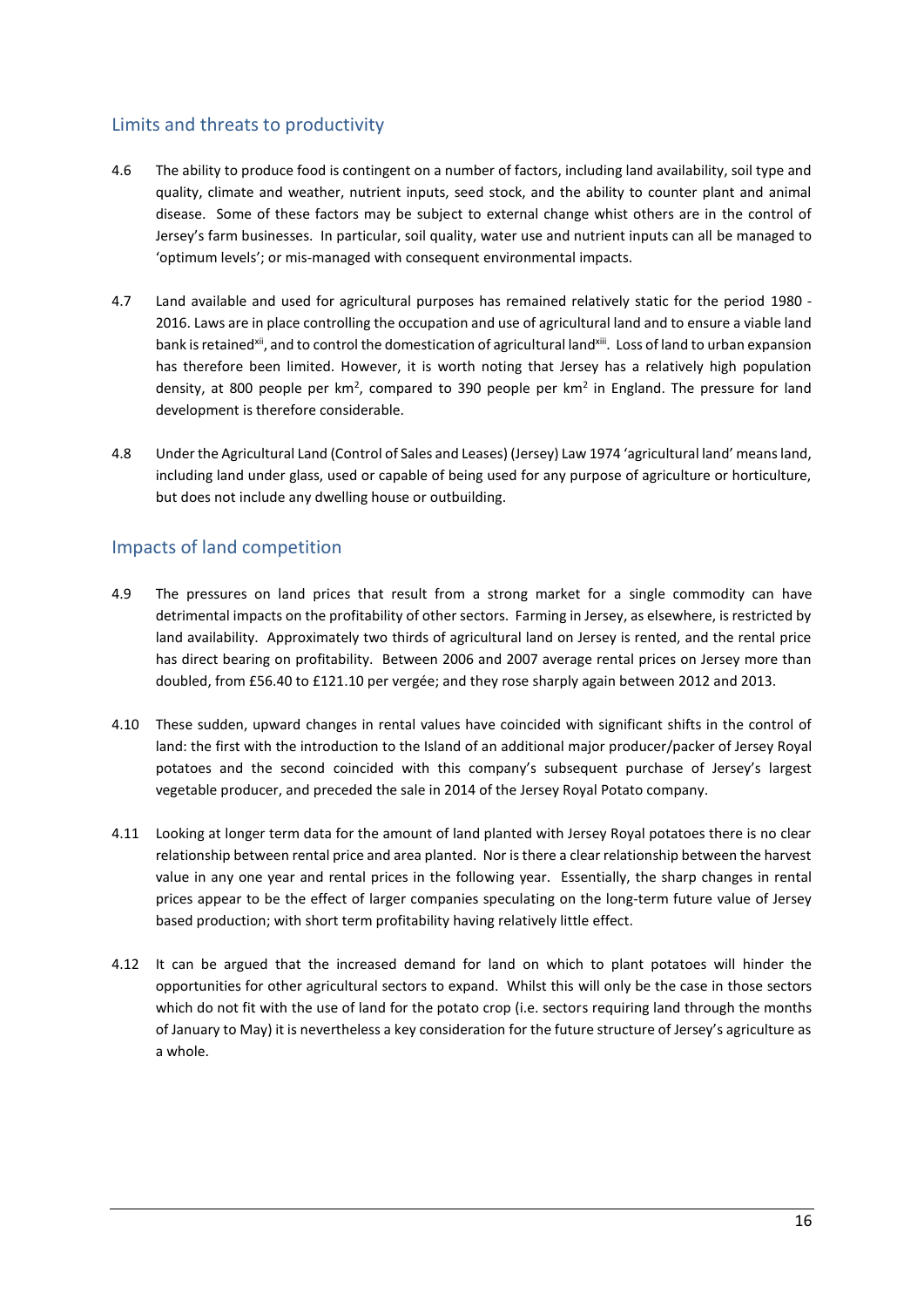#### <span id="page-19-0"></span>Horse grazing

- 4.13 As well as loss of land to urban expansion, and the competition for land between different agricultural sectors, land may be taken out of agricultural production to be used for recreational purposes such as horse grazing. There are an estimated 1,500-2,000 horses on Jersey. Grazing requirements do vary according to the numbers of horses kept together, but taking an average requirement of 0.6 ha per horse this would provide an estimated land use of 5,000-6,600 vergées, or approximately 15% of the Island's agricultural land.
- 4.14 Whilst horse grazing might be assumed to take up a considerable area of Jersey's agricultural land, some account must be taken of the proportion of grassland that is used for hay and fodder production and for grazing as a second crop after potatoes. That is, although land may be used for equine purposes it is not necessarily taken out of food production completely; and the equine sector may provide an income that supports other agricultural businesses.
- 4.15 Land used for horse grazing is not taken out of the agricultural land-bank, and could of course be returned to food production very quickly should the need arise. The question might be asked as to whether the horse sector is damaging the Island's capability to produce food by reducing the viability of some agricultural sectors and by a reduction in the agricultural skills base, i.e. replacing farmers and the expertise to cultivate crops with landowners holding some small knowledge of pasture management? However, the 2017 Rural Economic Strategy noted that with a relatively high economic value, horse grazing might well be a suitable use for land known to have a high potato cyst nematode population, as a means of resting land whilst maintaining its rental value.
- 4.16 The relevant question highlighted by the land given over to keeping horses is perhaps this; what balance of crops, livestock and other activities will provide for a *sustainable, diverse and adaptable agricultural sector* capable of providing more food for home-consumption should the need arise?

#### <span id="page-19-1"></span>A note on the agricultural export market

- 4.17 There is an argument that can be made that the export markets for Jersey produce maintain the capacity for home-production so long as they are fulfilled in a manner that is sustainable i.e. leaving the land in as good or better condition for growing on a year on year basis. This argument may be taken a step further with the assertion that to maintain the potential to produce food land should be maintained in use so that:
	- it can be brought into use relatively quickly;
	- the infrastructure needed for food production can be made readily available;
	- the skills and expertise for efficient food production can be made readily available.
- 4.18 In this argument, whether land is maintained to support an export market or for home-consumption does not matter; it is the sustainable use of the land and the maintenance of the infrastructure and broad technical skills base that are important. There is of course scope to present the counter argument on at least two of these points. Land may well be brought back into production as quickly from laying fallow as from intensive use; and the skills for efficient food production might be sourced from outside the States of Jersey if this was deemed necessary. However, both land abandonment and allowing the loss of the agriculture infrastructure and skills base might be seen to leave Jersey exposed.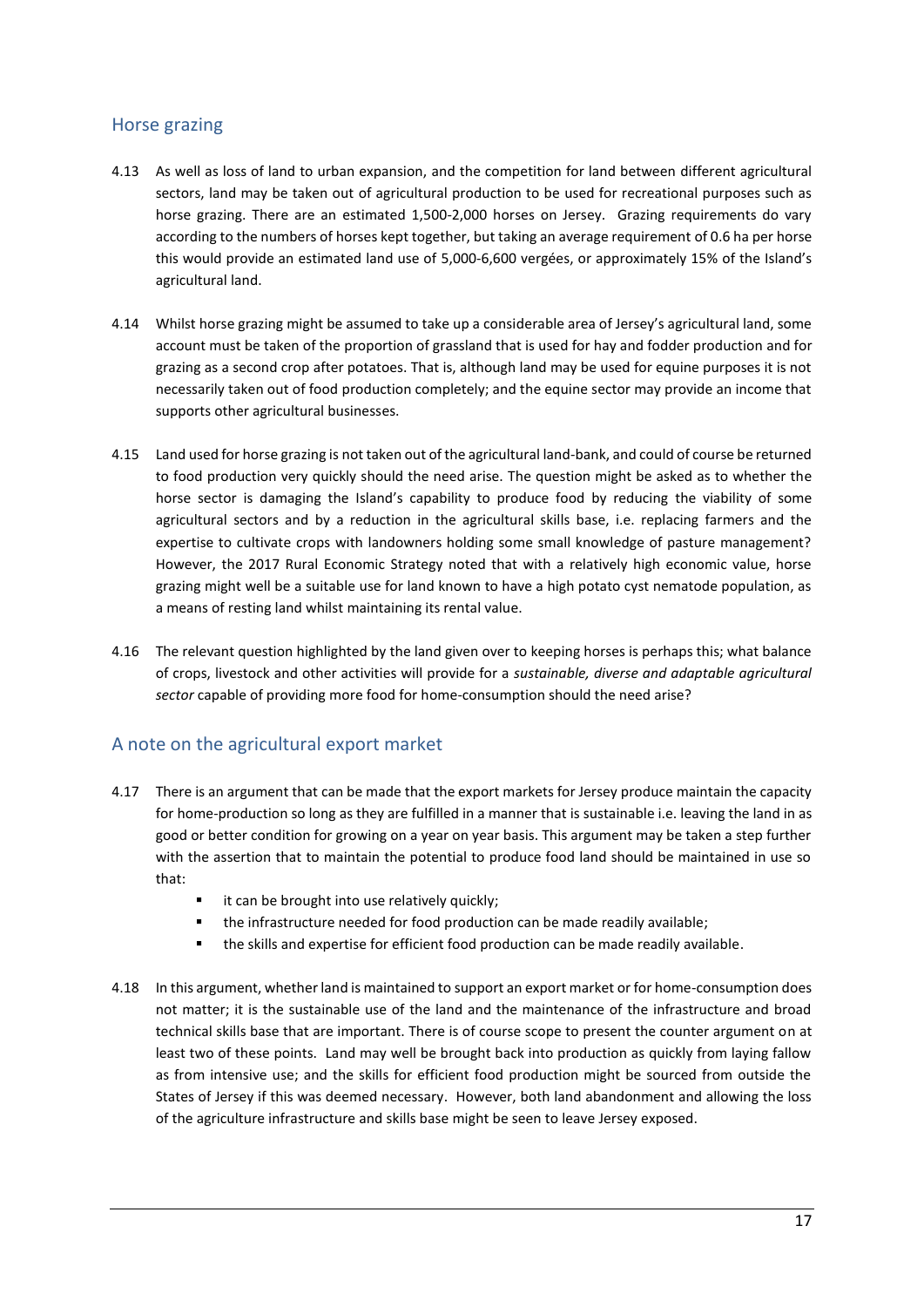## <span id="page-20-0"></span>Soil quality

- 4.19 Poor quality soils in Jersey are mostly confined to sloping poorly drained fields in stream valleys containing natural grassland which are grazed by dairy young stock in the late spring to early autumn months, and comprise an estimated 5% of land area. In addition, light sandy soils and cotils will only grow first crop potatoes followed by a cover crop, because a second commercial crop would be unviable in many years without irrigation. Soil Management Plans are intended to identify those areas of farmland on which erosion and other soil problems are apparent and to state the intended mitigating actions that will be taken to improve soil quality in these areas. Soil Management Plans and nutrient budgeting have been prerequisite to receiving States support payments since 2013.
- 4.20 Within the 2017 Rural Economic Strategy farmers are being encouraged towards better soil management (amongst other things) through adoption of the LEAF Marque Standard. The elements of this are:
	- The business is able to explain how soil management operations are planned and carried out.
	- The producer is able to justify and demonstrate that cultivations have minimum environmental impact.
	- The business has documented steps to reduce any adverse impacts in their Soil Management Plan.
	- The soil management plan map identifies risk areas
	- No significant evidence of soil damage such as compaction or erosion.

#### <span id="page-20-1"></span>Fertiliser import, production and use

4.21 Fertiliser use in Jersey is from four sources; organic fertilisers from the dairy herd, processed sewage sludge, green waste compost from La Collette and imported inorganic fertilisers. Estimates of the volumes of fertiliser used in 2015/2016 are provided in Table 9.

| <b>Fertiliser</b>                                                                        | <b>Weight or volume</b> | <b>Total N</b>                          | <b>Available N</b>                     | %     |
|------------------------------------------------------------------------------------------|-------------------------|-----------------------------------------|----------------------------------------|-------|
| Imported synthetic fertiliser *                                                          | 3,003 tonnes            | 704,588 kg                              | 704,588 kg                             | 96.90 |
| Slurry from the dairy herd **                                                            | $30,377 \text{ m}^3$    | @ 6 kg/m <sup>3</sup> =<br>182,260 kg   | @ 0.6 kg/m <sup>3</sup> =<br>18,226 kg | 2.51  |
| <b>Enhanced Treated - Pasteurised</b><br>Biosolids ***                                   | $2,752 \text{ m}^3$     | @ 11.3 kg/m <sup>3</sup> =<br>31,080 kg | @ 0.7 kg/m <sup>3</sup> =<br>1,915 kg  | 0.26  |
| Enhanced Treated - Pasteurised<br>Biosolids mixed with agri-compost after<br>storage *** | $1,920 \text{ m}^3$     | @ 9.0 kg/m <sup>3</sup> =<br>17,280 kg  | @ 0.6 kg/m <sup>3</sup> =<br>1,087 kg  | 0.15  |
| Enhanced Treated - Limed Biosolids<br>mixed with agri-compost after storage<br>***       | $1,327 \text{ m}^3$     | @ 8.8 kg/m <sup>3</sup> =<br>11,677 kg  | @ 0.7 $\text{kg/m}^3$<br>$= 929$ kg    | 0.13  |
| Agri-compost ***                                                                         | $7,411 \text{ m}^3$     | @ 3.83 kg/m <sup>3</sup> =<br>28,376 kg | @ 0.03 kg/m <sup>3</sup> =<br>237 kg   | 0.03  |
| Agri-compost Enhanced with gypsum<br>***                                                 | $10,080 \text{ m}^3$    | @ 2.45 kg/m <sup>3</sup> =<br>24,726 kg | @ 0.02 kg/m <sup>3</sup> =<br>167 kg   | 0.02  |
| <b>TOTAL</b>                                                                             |                         | 999,987 kg                              | 1,167,660 kg                           | 100   |

#### Table 9. Estimated fertiliser use, Jersey, 2015/2016

*\* Figures from Department for Environment for 2015 \*\* based on a dairy herd with 2,970 cows and heifers in milk, housed for a six-month winter period; \*\* figures from Department for Infrastructure for 2016*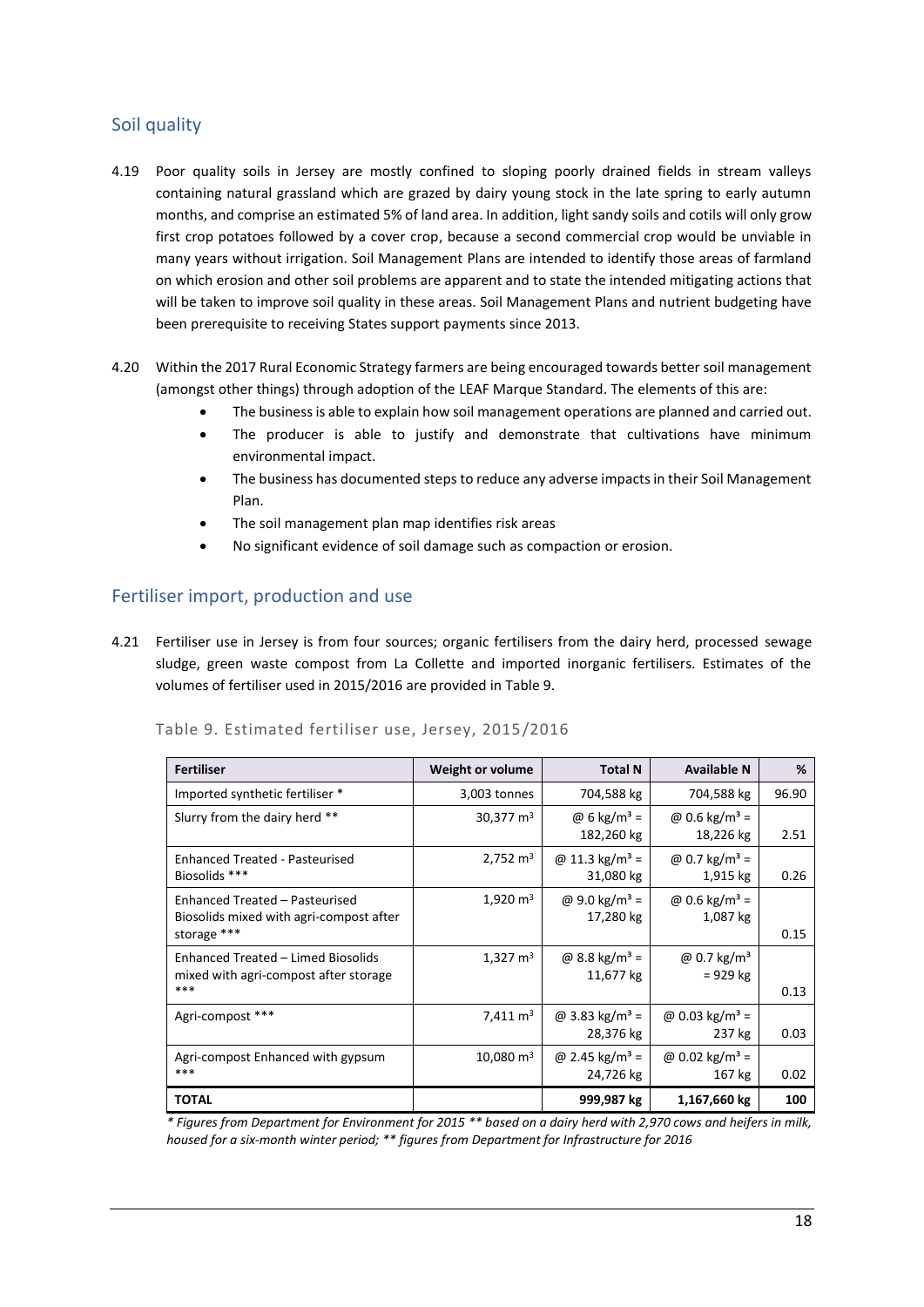- 4.22 The application of fertilisers on land such as that seen on Jersey will increase yields by as much as 60%, depending of course on the fertility of the land beforehand. However, fertiliser applied in excess of requirements is not taken up by crops and can cause environmental damage and costs. There is a balance to be struck between maximising yields and minimising environmental impact.
- 4.23 Nitrogen fertilisers are manufactured for the most part from natural gas using the Haber-Bosch process. There are other means of manufacturing fertiliser (e.g. hydrogen may be obtained by electrolysis) and so even in the very long term there is scope to maintain supplies beyond 'peak gas'. However, in the short term the availability and price of natural gas has a direct impact on fertiliser manufacturing costs; the location of gas fields presents a political risk to production; and the demand for fertilisers is subject to short term peaks following the growth of the economies of major users in the developing world. Western Europe is dependent on imports of both nitrogen and phosphate fertilizers. The balance of phosphate in Europe as a whole is 'very small' and has been forecast to reduce further. xiv
- 4.24 From a farm-economics perspective, fertilisers typically comprise up to 12% of variable costs for early potato production and in the region of 90% of the forage variable costs in dairy production. Jersey farmers pay an estimated £80 per tonne freight costs over and above prices in the UK or France. For these reasons, and because of the volatility that can be seen in fertiliser prices, there is sound economic argument for dairy farmers in particular to optimise their fertiliser use and avoid unnecessary and potentially damaging over-use. However, for potato growers there is less financial incentive, since the benefits of additional yield will often be perceived to outweigh the additional input costs.

### <span id="page-21-0"></span>Import and production of animal feeds

- 4.25 Jersey farmers typically import in the region of 5,500 6,000 tonnes of livestock feeds (mostly cattle feed for the dairy industry) per year. The Jersey herd is, as a whole, all-year-round calving. Whilst this means that forage utilisation is less efficient than for spring-calving herds, it provides for an even milk supply to the dairy. Furthermore, the fragmented nature of the fields farmed by individual holdings generally means there is insufficient area held around dairy units to graze cows on an extended forage system.
- 4.26 The widespread use of short-term tenancies and the high rental values paid by potato producers result in dairy producers relying largely on forage produced after the first crop potato harvest. In addition to imported concentrate feeds, cereal crops are grown for use as cattle feed and for their straw and a large area of forage is made into grass and maize silage for winter feed. Cattle are housed from around mid-October through to early March. Housing periods would be shorter (and so dairy farming would have the potential to be more efficient) if land was held in contiguous blocks, allowing movement between grazing and milking and allowing cows extended access to grazing.

#### <span id="page-21-1"></span>**Water**

4.27 Jersey has a maritime climate with relatively warm but wet winters and drier, warmer summers. Jersey's current cropping takes advantage of the relative warmth and high levels of sunshine early in the year to produce high value, new season potatoes; winter rainfall also allows for strong early season grass growth for the dairy herd and the hotter summers with low rainfall suit the production of forage maize, also for the dairy herd.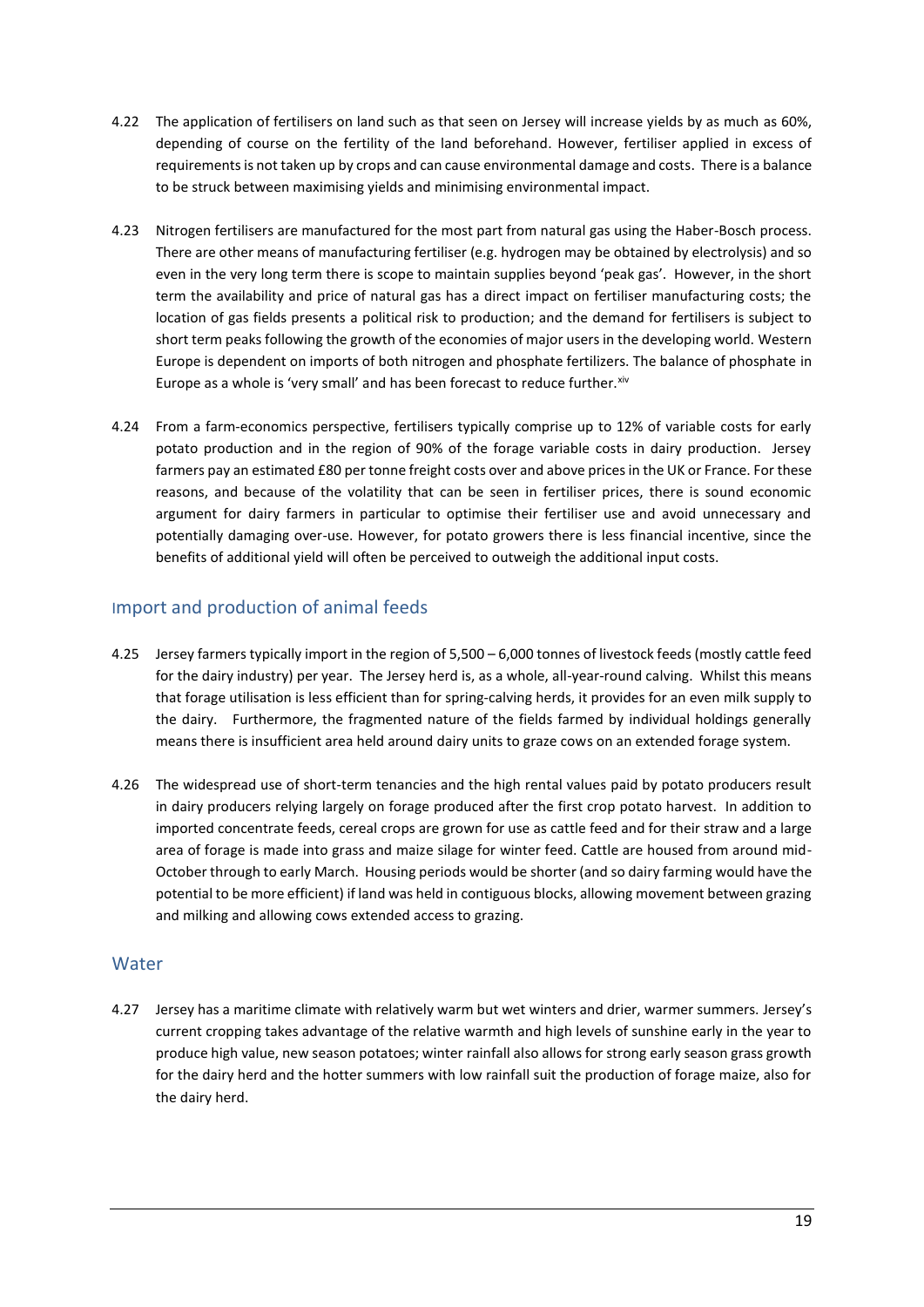- 4.28 As at February 2017 there were 78 licences<sup>4</sup> for surface water abstraction and 65 licences for groundwater abstraction for agricultural and horticultural purposes, and a further 19 boreholes registered but not licensed for water abstraction. Whilst in some years abstraction is less necessary than others, particularly low levels of rainfall in the spring growing period can have a significant impact on crop production (reducing potato yields by as much as 40%), and prolonged periods of dryness in the summer can also impact on the productivity of vegetable crops.
- 4.29 Most of Jersey's precipitation is as rainfall during the winter months, and it is during these months that the aquifers fill. A large proportion of rainfall is 'lost' through evapotranspiration, the remainder can be partitioned into streamflow and infiltration. Infiltration, moves down to the water table and this water table flows, by gravity, to emerge as spring-water or to discharge into the sea. It is this infiltrated water that is pumped as groundwater from the boreholes used for both agricultural and domestic purposes; and it is this system that serves as a natural reservoir. In successive dry years groundwater becomes depleted. Following dry winters the conservation and careful use of water through summer months is therefore critical.
- 4.30 Jersey has six impounding reservoirs which, when full, provide approximately 2.6 Mm<sup>3</sup> of water or 120 days of supply to the Island.
- 4.31 The pollution of water, e.g. through nitrate leaching and by other means, affects both groundwater and streamflow, both of which will enter these reservoirs. It is recognised that the inappropriate use of fertilisers can lead to the pollution of the Island's drinking waters, resulting in increased costs and disruption of these supplies. Jersey data on the relationship between surface water and groundwater nitrate levels demonstrates the clear linkage between excessive fertiliser application and the consequences for water quality. In effect this fertiliser is paid for twice; once by the farmer so that it can be applied and once by Jersey Water so that it can be removed.
- 4.32 The Water Management Plan for Jersey (2016) highlights agriculture as a principal source of diffuse nitrate and phosphate pollution on the Island, leading to significant additional treatment costs and threatening the availability of good quality, potable water. Since 2009 the Department of the Environment has been working with farmers through the Diffuse Pollution Project to constrain fertilizer application and measured levels of nitrate are now reported to be reducing. The Rural Economy Strategy 2017 contains further measures to address water pollution arising from agricultural activities, including making financial support for agriculture contingent on Water Code compliance.

## <span id="page-22-0"></span>Climate change

**.** 

- 4.33 Climate change predictions for the Channel Islands have been modelled over series of time periods and for a range of global  $CO_2$  emissions<sup>xv</sup>. Looking over the next thirty years the predictions made at all levels of emissions are that mean winter temperatures will be  $1.2^{\circ}$ C higher and that mean summer temperatures will be 1.4 - 1.5°C higher. Annual mean precipitation is predicted to remain unchanged, but with increases of 6-7% in mean winter rainfall and decreases of 6-9% in mean summer rainfall.
- 4.34 The major impacts of climate change on crop production are as follows;
	- There will be a longer growing season
	- There will be a higher risk of summer droughts

<sup>&</sup>lt;sup>4</sup> Licences are required wherever abstraction exceeds 15m<sup>3</sup> in any one 24hr period, whilst borehole use at lower volumes requires only that the borehole is registered.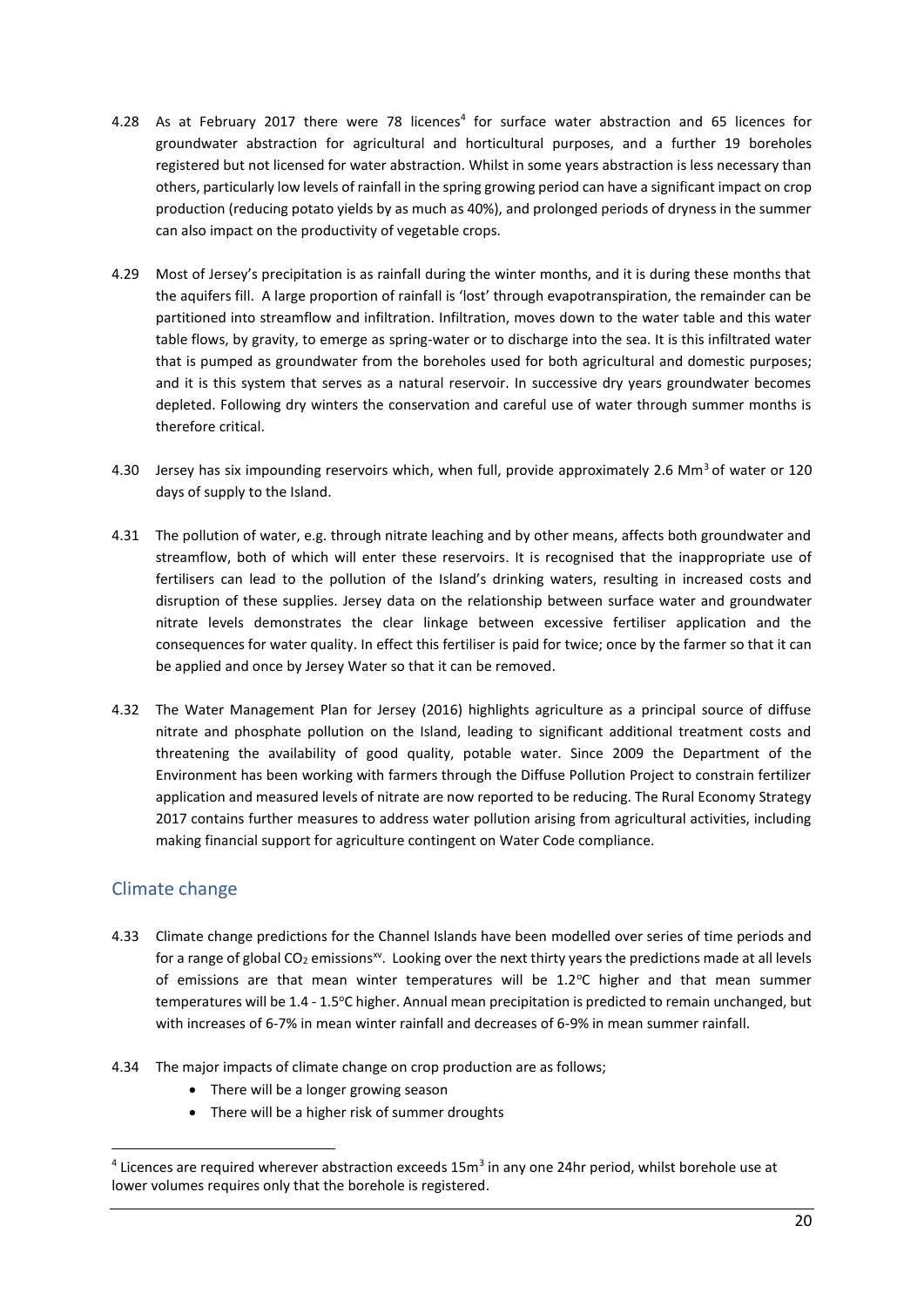- Increased storminess may lead to crop damage and soil erosion
- Crop establishment may be hindered by wetter winters
- Crop pests and diseases may increase with warmer, wetter winters
- 4.35 For livestock farming there are similar impacts;
	- A longer growing season and, if water and nitrogen are available, more grass.
	- Lower grass productivity during dry summers.
	- Pasture use made more difficult by wet ground.
	- Soil structure damage through more extreme wet / dry periods
- 4.36 A 2015 study<sup>xvi</sup> highlighted some of the impacts of 'unpredictable seasonal weather such as rising temperatures, lack of rainfall and longer winters' on Jersey including reduced crop yields, wildfires and water shortages. The effects of droughts, storm damage and erosion can be mitigated to some extent through good farming practice. Similarly, the impacts of a changing climate on grass production may require a shift in how grass is conserved and when cattle are housed, but it should not lead to an overall reduction in productivity.
- 4.37 The shifting patterns of rainfall towards winter and away from summer precipitation may require a greater degree of management to ensure that agricultural irrigation can continue but the mean annual rainfall is not expected to decrease.

## <span id="page-23-0"></span>Optimising Jersey's productivity

4.38 Optimisation of production typically considers how yield, profit or farming efficiency can be improved. However, in the longer-term, optimisation might more usefully be viewed in terms of indicators of sustainability such as the reduction of synthetic fertilizer inputs, reduction in the use of herbicides or pesticides, reduction of disease burdens, improvements in soil structure, and matching water use to availability.

## <span id="page-23-1"></span>Options to secure the ability to produce food

- 4.39 Land use on Jersey is dynamic and highly responsive to market conditions, with significant areas of land held on short term, informal leases. However, these short term, informal leases make it difficult to guard against any use of the land that might cause unacceptable environmental damage. This is highlighted in the 2017 Rural Economic Strategy, which suggests a move to written leases which 'spell out the expectations and responsibilities of both parties, detailing the environmental and/or management conditions that must be undertaken during occupancy'. Such a move would appear essential if long-term environmental degradation is to be avoided.
- 4.40 It is beneficial for food security to maintain crop/farm business diversity. To this end the Environment Department might wish to consider what actions it could take should a key sector becomes unviable due to land competition.
- 4.41 The 2017 Rural Economic Strategy noted that the Agricultural Land Law 1974 allows the Minister to impose conditions on agricultural practices on specific blocks of land but that this could only be done at the time of sale or transfer. The option of extending this power to cover all land, rather than only agricultural land, and to provide for its application at any time, rather than only at the point of sale or transfer, is suggested for further investigation in the Rural Economic Strategy. As with the proposed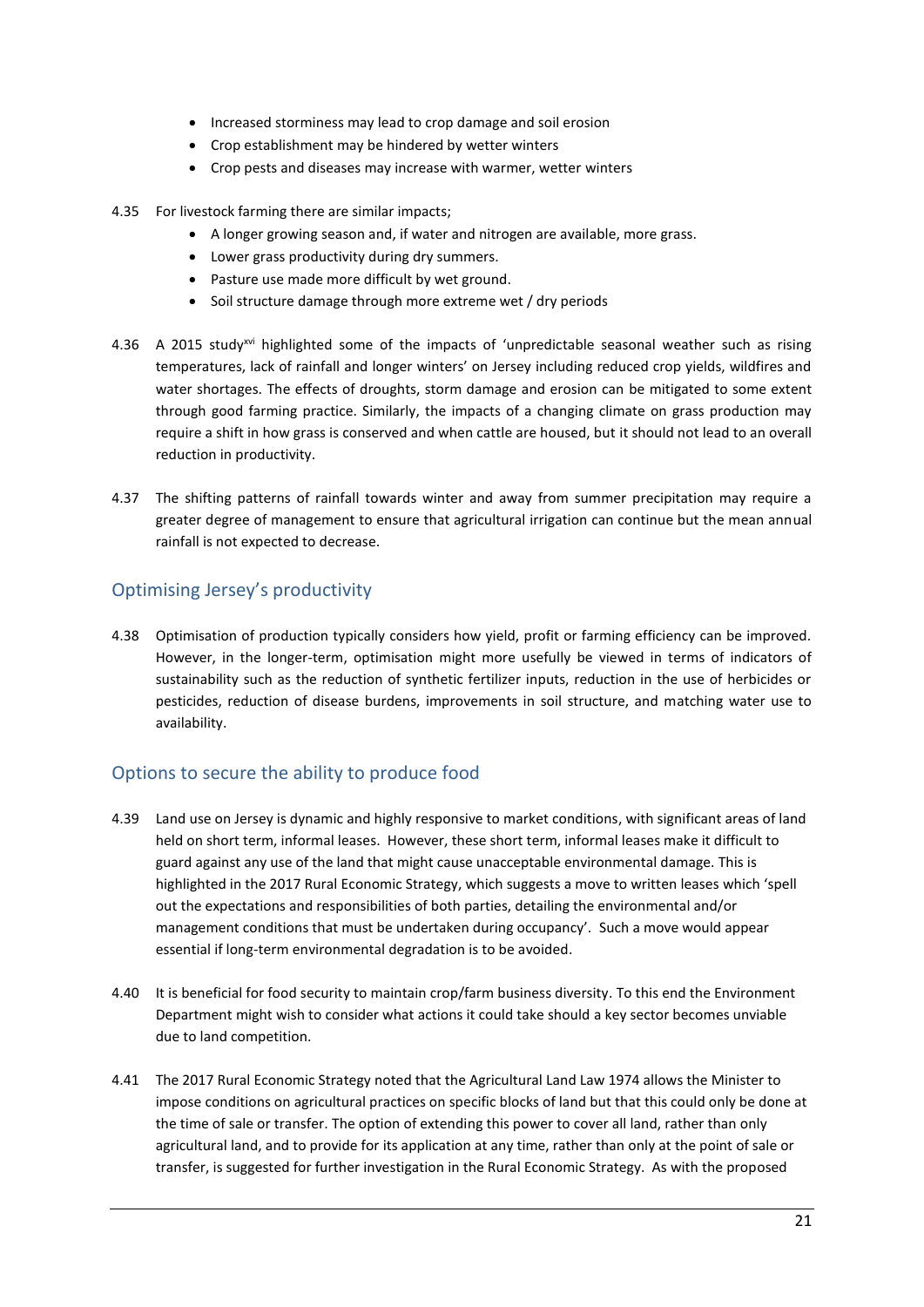move to written leases for agricultural land (see above), the power to impose specific conditions so as to protect agricultural land would appear essential to Jersey's long-term ability to produce food.

- 4.42 An increasing body of work on soil management is highlighting the importance of soil organic matter for maintaining fertility, combating erosion, and contributing towards carbon-capture. Interventions that increase soil organic matter will have a positive effect on ability to produce crops from land in the longterm, and might usefully be encouraged through the Rural Economic Strategy.
- 4.43 It may prove beneficial to review water capture, storage, and use across Jersey's agricultural holdings and also more widely; for example, in making sure that new buildings in any sector make use of water capture techniques. The potential for Jersey's agricultural sector to manage a reduction in water use might also be assessed. A carrot-and-stick approach to reducing water use in agriculture may be necessary and options for achieving this could be progressed in collaboration with the major growers.
- 4.44 Many of the farm assurance schemes required by the major retailers demand levels of environmental care and operational record keeping which in themselves help to drive agricultural efficiency. Notwithstanding, there is a continued need to promote any efficiencies that reduce Jersey's reliance on imported feeds or fertilisers. This would usefully include the wider use of treated sewage sludge produced by TTS. It is noted here that the Rural Economy Strategy 2017 indicates support for businesses investing in precision fertilizer application equipment under the Rural Initiative Scheme.
- 4.45 Agricultural and environmental research supported by Jersey should be appraised for its contribution to the Island's food security alongside its impact on the sustainability of farming, economic benefits and so on. The appraisal of contribution to food security should include assessments of the impact of the research on food availability, food affordability, the Island's ability to produce food.
- 4.46 Jersey's Emergency Planning for food should include reference of how agriculture might be supported in the event of a severe restriction on shipping to the Island. In particular, imports of seed and fertiliser for arable farming and of cattle feed for dairy farming will be necessary to maintain productivity at current levels.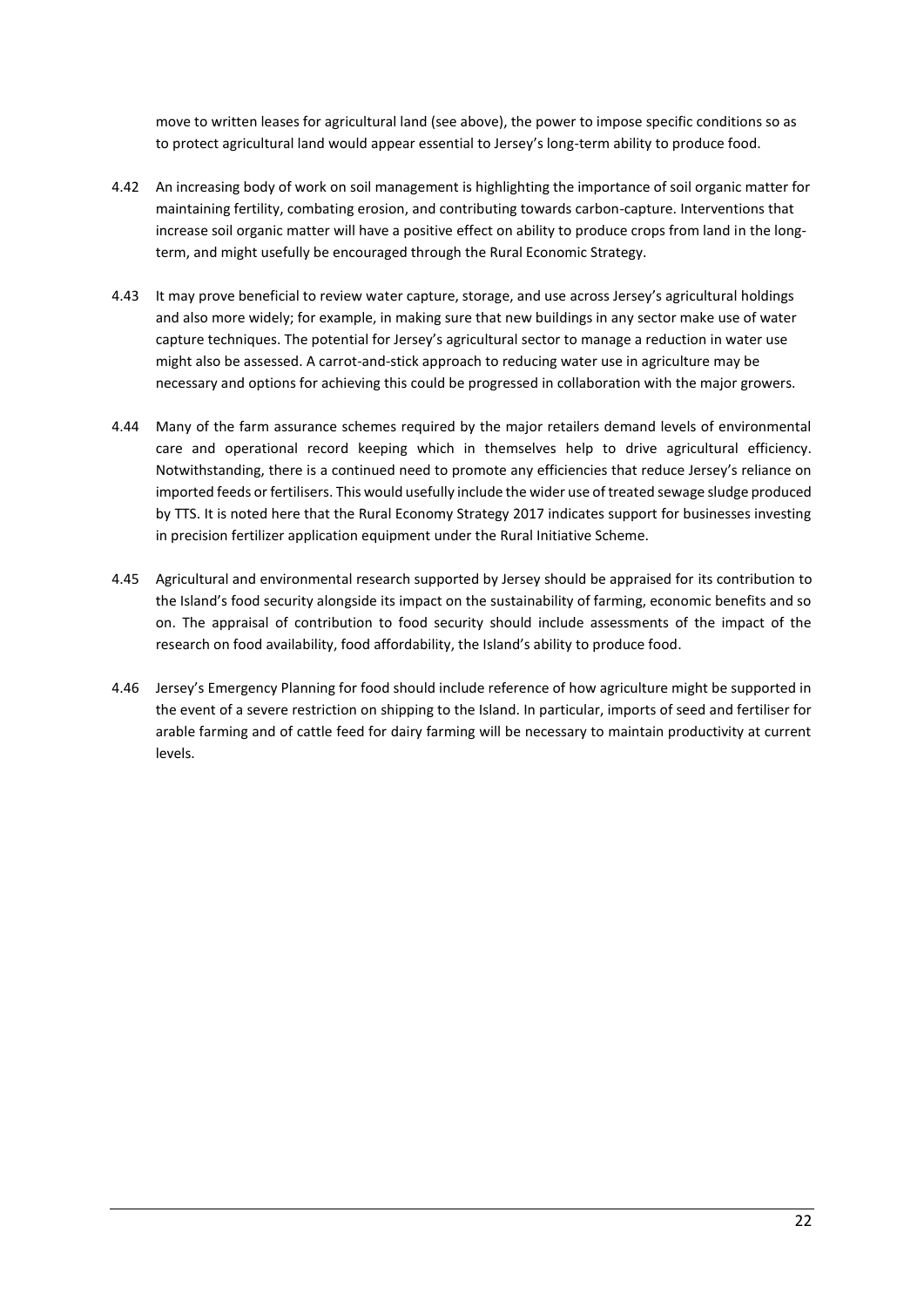## <span id="page-25-0"></span>5. Food security in an international context

- 5.1 At a global level the issues of food security are in many cases more immediate than those faced on Jersey, and require a "sea-change" in our thinking about the equitable distribution of resources.
- 5.2 The FAO define food security as "when all people at all times have physical and economic access to sufficient, safe and nutritious food to meet their dietary needs and food preferences for an active and healthy life". Whilst food supply can be disrupted for individual countries, particularly in the developing world, by natural or man-made disasters (droughts, floods, overgrazing, wars and so on) there is nevertheless sufficient food produced globally to feed the current global population. The sad fact remains, however, that the distribution of foods across the global population remains uneven.
- 5.3 The States of Jersey plays its own role in resolving food security challenges overseas. Figures for 2015 indicate a contribution of £10 million through Jersey's overseas aid budget, a significant proportion of which is targeted towards food aid.

#### <span id="page-25-1"></span>Common themes

- 5.4 It is estimated that the world population will reach nine billion people by 2050 and a number of key themes are apparent from studies have examined whether and how such a population could be fed, including that consumption in the developing world will increase as wealth increases, as will the use of animal products.
- 5.5 Consumption in the west is often excessively high and could, for many, be reduced without impacting on health, or indeed with a positive impact through reductions in diet-related poor health. Changes in diet e.g. away from animal and towards vegetable products would increase global food availability. Popularised as 'One Planet Living<sup>1</sup>' the reduced and changed consumption patterns demanded of the developed world still require a significant shift in food culture.
- 5.6 Food wastage, usually in the home, has previously been estimated as 172kg per household per year<sup>xvii</sup>. A significant proportion of this (approximately 60%) is believed to be avoidable and arises from fresh vegetables, salads and bakery products<sup>xviii</sup>.
- 5.7 Land use for agriculture will need to increase, but the extent will depend on diets adopted, technical progress in farming and freedom of trade. Globally, as well as locally, food production and consumption have environmental impacts. At a very basic level land use for agriculture takes away from land left wild, a factor most recently apparent in areas such as South America, where native rainforest has given way to grassland and arable production.

#### <span id="page-25-2"></span>**Options**

5.8 Jersey is not in the position to increase the area of land given over to agricultural production. However, addressing food wastage holds potential to reduce Jersey's overall food needs. Similarly, the relationships between over-consumption and lower health outcomes provide further opportunities to reduce demand. Promoting public awareness in each of these areas might lead to a small reduction in Jersey's reliance on global food supplies.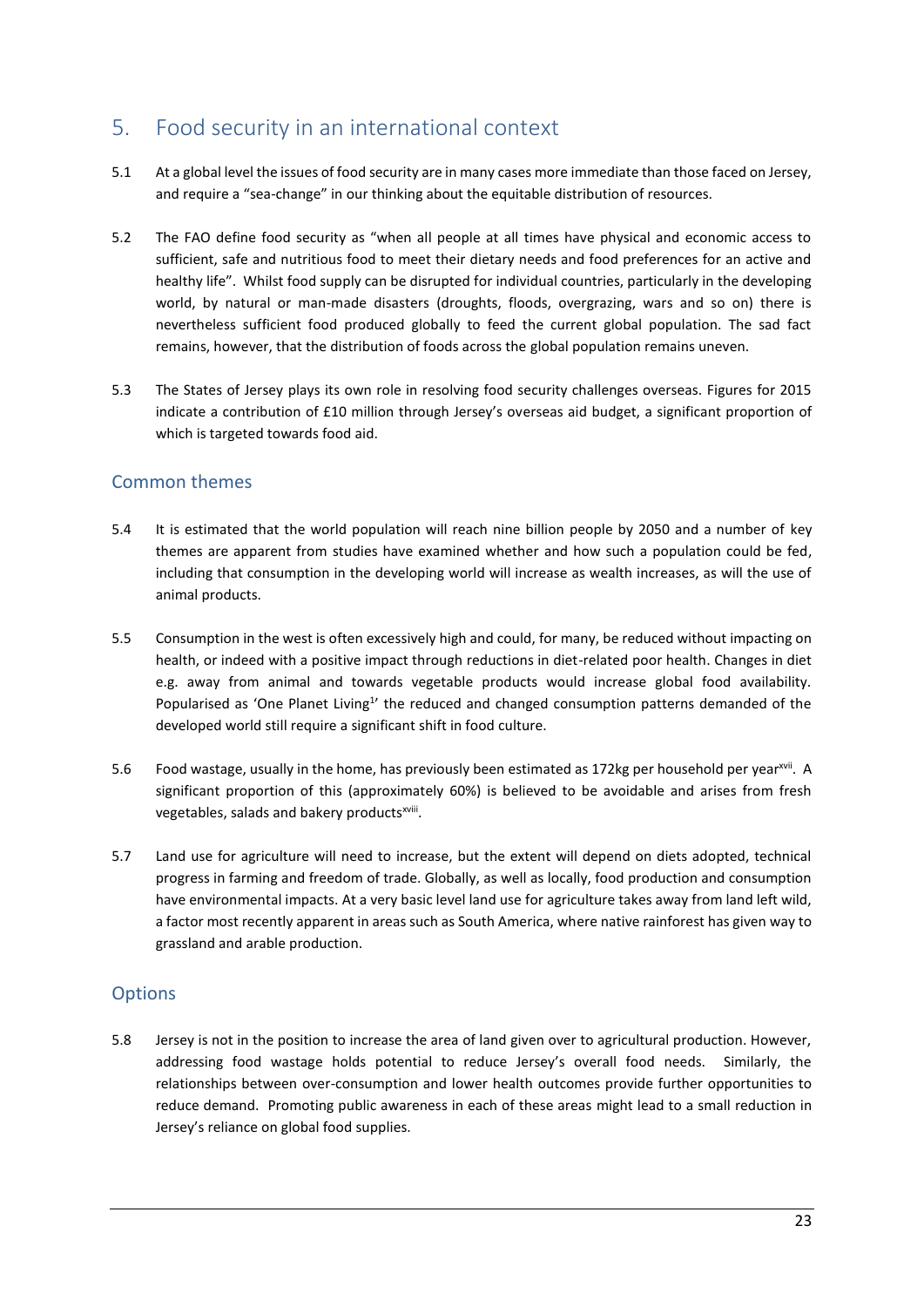## <span id="page-26-0"></span>6. Guarding against supply shocks

- 6.1 The price of oil, natural gas and oil and gas products (including fertilisers) has shown considerable volatility over recent years, particularly in the 2008 period when the impact on food prices was marked. Analysis by the European Commission is particularly relevant as regards longer term supply; price hikes may occur for a variety of reasons but changes in the supply side will generally serve to adjust prices to more normal levels<sup>xix</sup>.
- 6.2 Supply shocks for oil and natural gas tend to have political rather than economic roots. As the production of fertilizers is increasingly globalised and consolidated, supply shocks may become more prevalent for this commodity also. The 1973 supply shock to crude oil prices was a political response (to reduce global oil supply) by the Arab members of OPEC to America's support of Israel's occupation of Sinai in the Yom Kippur war. Subsequent, price hikes have resulted from the Iranian revolution and the Arab Spring, as markets responded to predicted reductions in supply.
- 6.3 Whilst a supply shock for oil would require a greater efficiency of use of Jersey's supplies, the major impact would be on transporting freight to the UK ferry terminals. As such, contingencies would rely on the actions of the UK Government and of the individual retailers supplying Jersey. The impacts of longer term stoppages would require emergency measures to ensure the fair distribution of fuel and prioritisation amongst public, private and commercial users. These measures are provided in the Emergency Powers (Fuel, Electricity and Gas) Act, 1991.
- 6.4 The impacts of sudden, brief stoppages to shipping are addressed in Chapter 2 (Food Availability). The impacts of longer term stoppages would require emergency measures to ensure the fair distribution of food. These measures are provided in the Emergency Powers (Food) Act, 1991.
- 6.5 The largest stocks of oil are held in Saudi Arabia, Venezuela, Canada, Iran and Iraq, whilst the four largest stocks of natural gas are held by the Russian Federation, Iran, Qatar and Turkmenistan. Insomuch as the political decision making of all but one of these countries is outside the influence or control of western European politics, the risks of supply shocks remain present.
- 6.6 European Commission Council Directive 2009/119/EC underpins an obligation by the EU member states to hold oil stocks to the higher of 90 day of average net daily imports or 61 days of average daily inland consumption, providing a cushion against import-supply shocks.
- 6.7 Research<sup>xx</sup> has demonstrated that the major inefficiencies in food transport occur between the retailer and the consumer. Whilst there is commercial pressure for fuel and transport efficiency up to the point of purchase, beyond this point such commercial pressures cease. As such, if fuel efficiencies are to be gained in relation to Jersey's food consumption then these will come not from retailer actions but from a change by the public in the ways in which they shop; a move to home delivery, to shared transport, and to shopping patterns that make most efficient use of vehicular transport.

## <span id="page-26-1"></span>Options for guarding against supply shocks

6.8 Reserves of oil are necessary to maintain the agricultural, food processing and distribution and food retail sectors. Jersey might therefore consider following the lead of the EU Member States in ensuring that on-Island storage is sufficient to guard against supply shocks. Whilst 90 days storage may be viewed as excessive, a minimum buffer level appropriate to Jersey could nevertheless be set.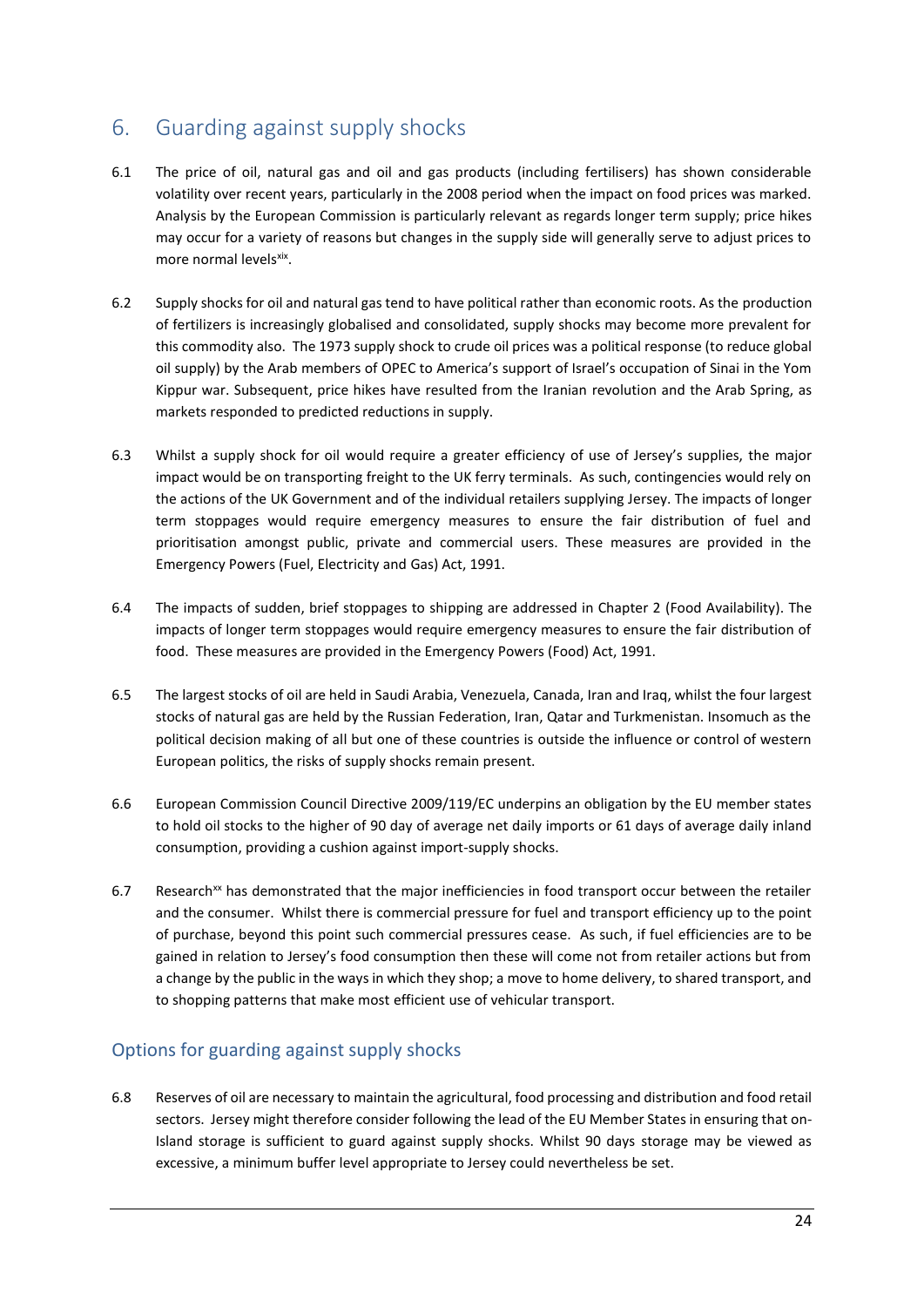6.9 To address emergency planning for food imports, the States of Jersey might usefully work with retailers and the shipping companies to develop their contingency plans for events that may prevent or disrupt shipping so that the impact of such disruptions can be minimised. This could include, for example, the provision of additional warehousing on a temporary basis and agreements on the prioritisation of freight over private passenger vehicles.